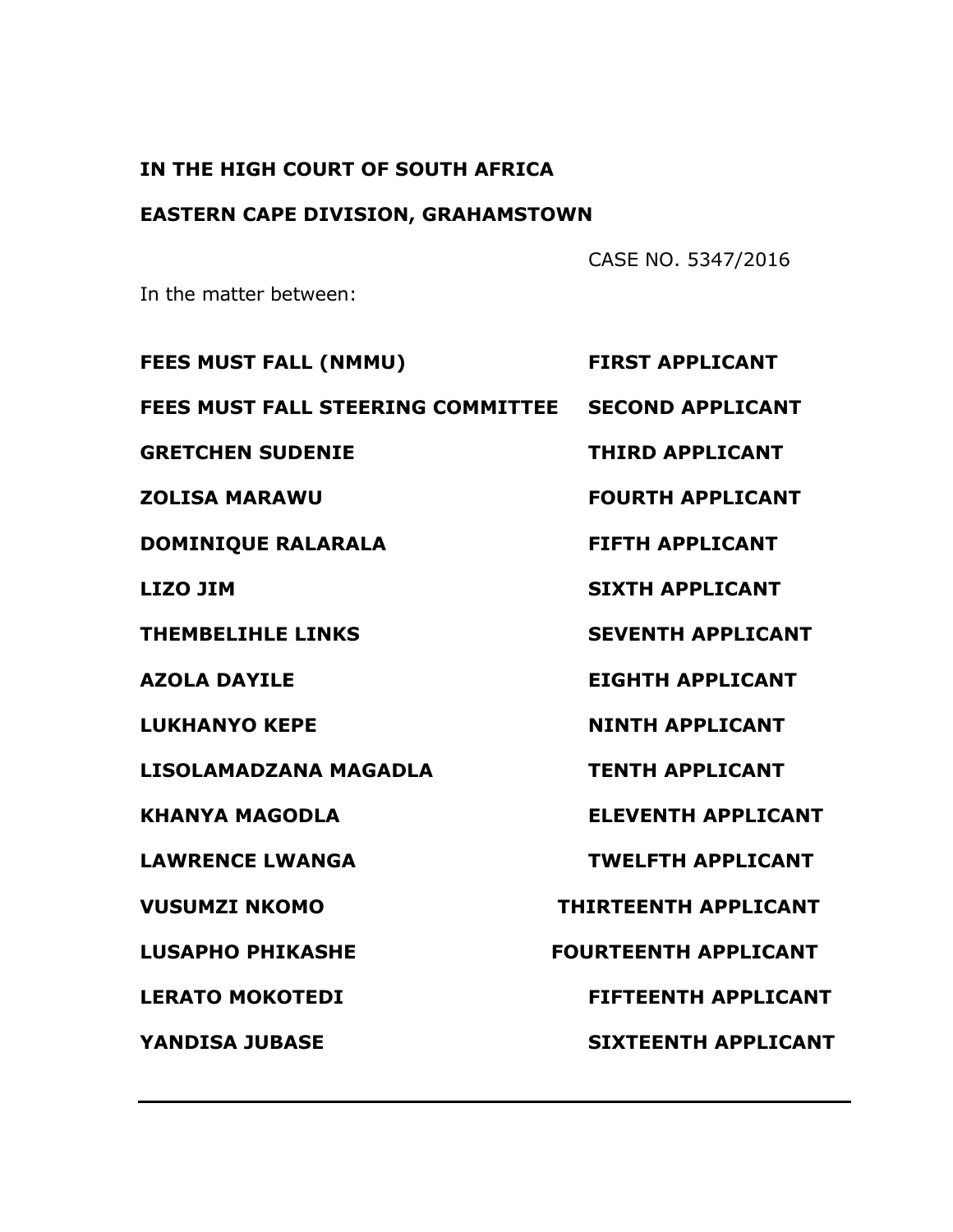Page # 2

| <b>SEVENTEENTH APPLICANT</b> |                   |
|------------------------------|-------------------|
| <b>EIGHTEENTH APPLICANT</b>  |                   |
| NINETEENTH APPLICANT         |                   |
| <b>TWENTIETH APPLICANT</b>   |                   |
|                              |                   |
| <b>FIRST RESPONDENT</b>      |                   |
| <b>SECOND</b>                | <b>RESPONDENT</b> |
|                              |                   |

## **ANSWERING AFFIDAVIT**

I, the undersigned,

Dr Sibongile Muthwa

do hereby make oath and state that: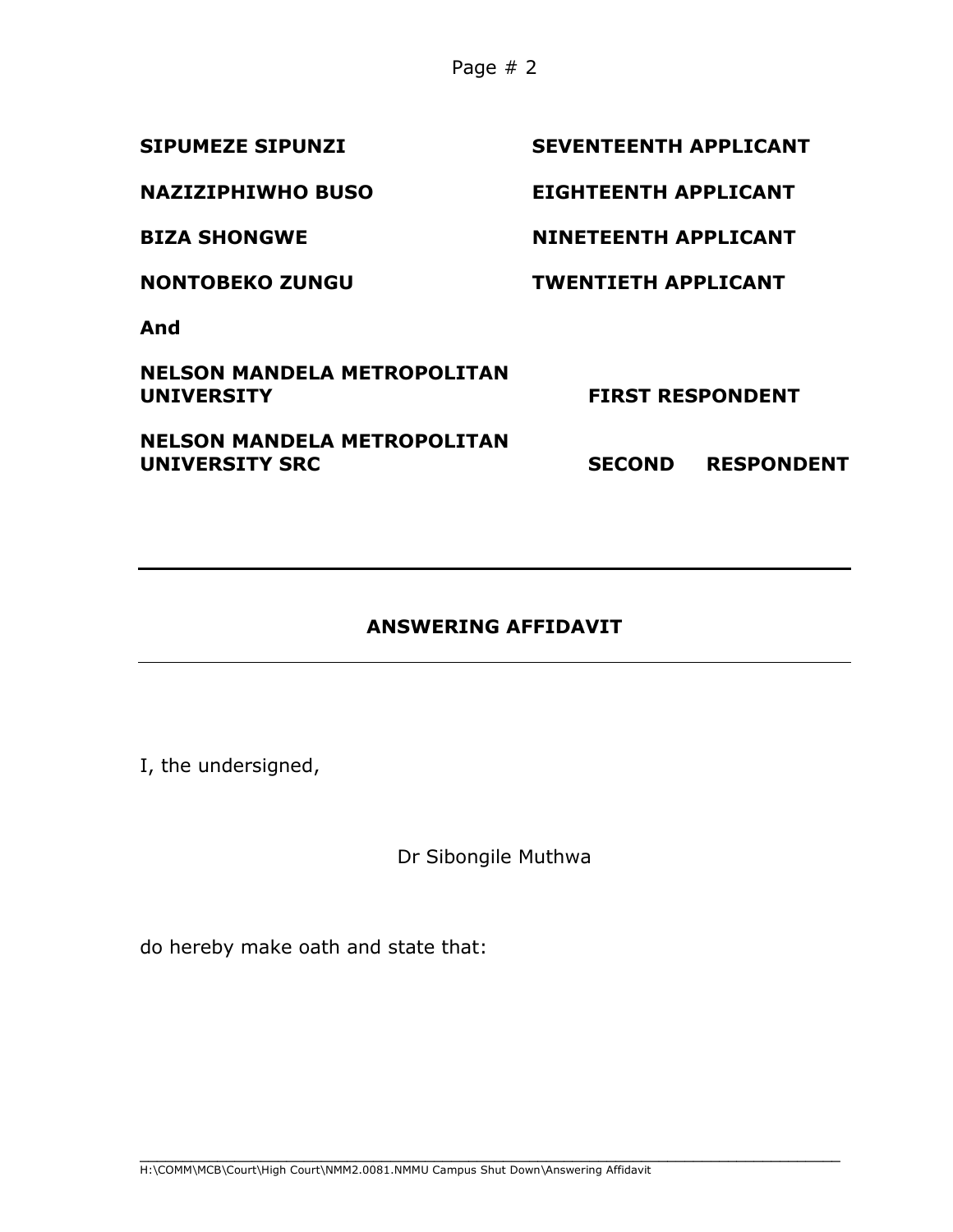- 1. I am the Acting Vice-Chancellor of the First Respondent (the "NMMU"). I am duly authorised to represent the First Respondent in these proceedings and to depose to this Affidavit on its behalf.
- 2. Unless stated to the contrary or the context indicates otherwise, the facts recorded in this Affidavit are within my personal knowledge, or are apparent from the documents in my possession or under my control and are true and correct.
- 3. I have read the Founding Affidavit by Gretchen Sudenie ("Sudenie"), supplied to the Respondents on 12 November 2016. I wish to reply to certain allegations contained therein. My failure to deal with each individual allegation must not be regarded as an admission of its correctness. Unless specifically admitted, allegations must be read as having been denied.

## **SUMMARY**

4. This application is about an attempt on the part of a movement closely associated with #FeesMustFall, claiming to represent the interests of a select group of students, to compel the NMMU to take certain unspecified steps, or to afford the Applicants certain benefits. At the heart of this application is a thinly veiled attempt to obstruct the NMMU from completing the 2016 academic year.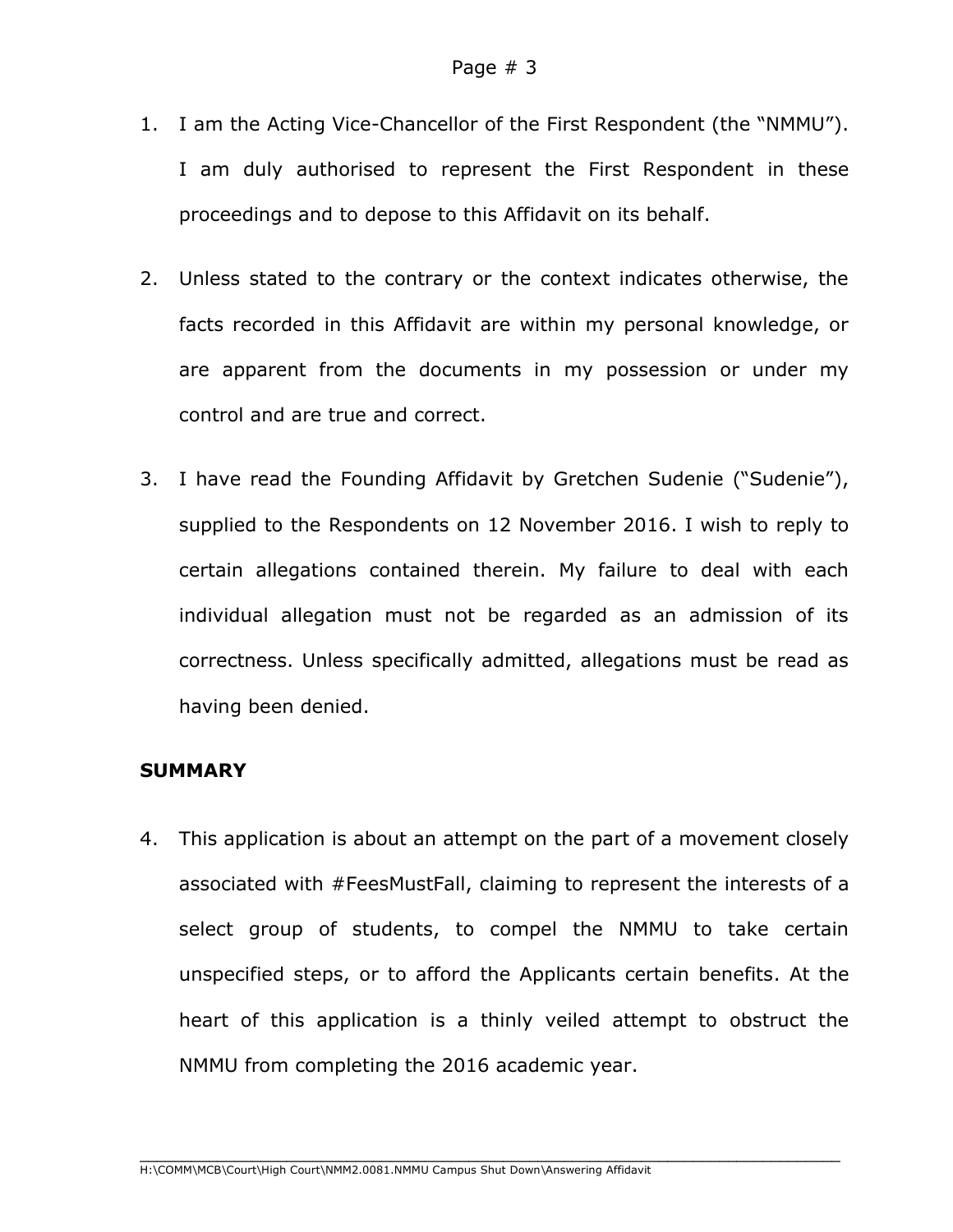- 5. The application is premised on alleged hardship resulting from the steps taken by the NMMU under its academic recovery plan (the "Plan") to re-open the university and to overcome the effects of the national student protest action embarked upon by various students under the #FeesMustFall banner. The Plan is aimed at ensuring the successful completion of the 2016 academic year.
- 6. The Applicants are not seeking to enforce any contractual rights. The Applicants are not challenging the reasonableness or rationality of the decision by the NMMU to adopt the Plan, nor the NMMU's entitlement to adopt the Plan. The Applicants however allege that the Plan is "exclusionary and discriminatory", essentially due to the less privileged students not possessing access to the technology required to participate in the Plan.
- 7. The Applicants complain that the Plan adversely affects their rights to equal enjoyment of education in a serious manner. Essentially the Applicants complain that they are being discriminated against unfairly.
- 8. The Applicants comprise of, without exception, either the FMF, or members of the FMF steering committee. The FMF, in turn, pursues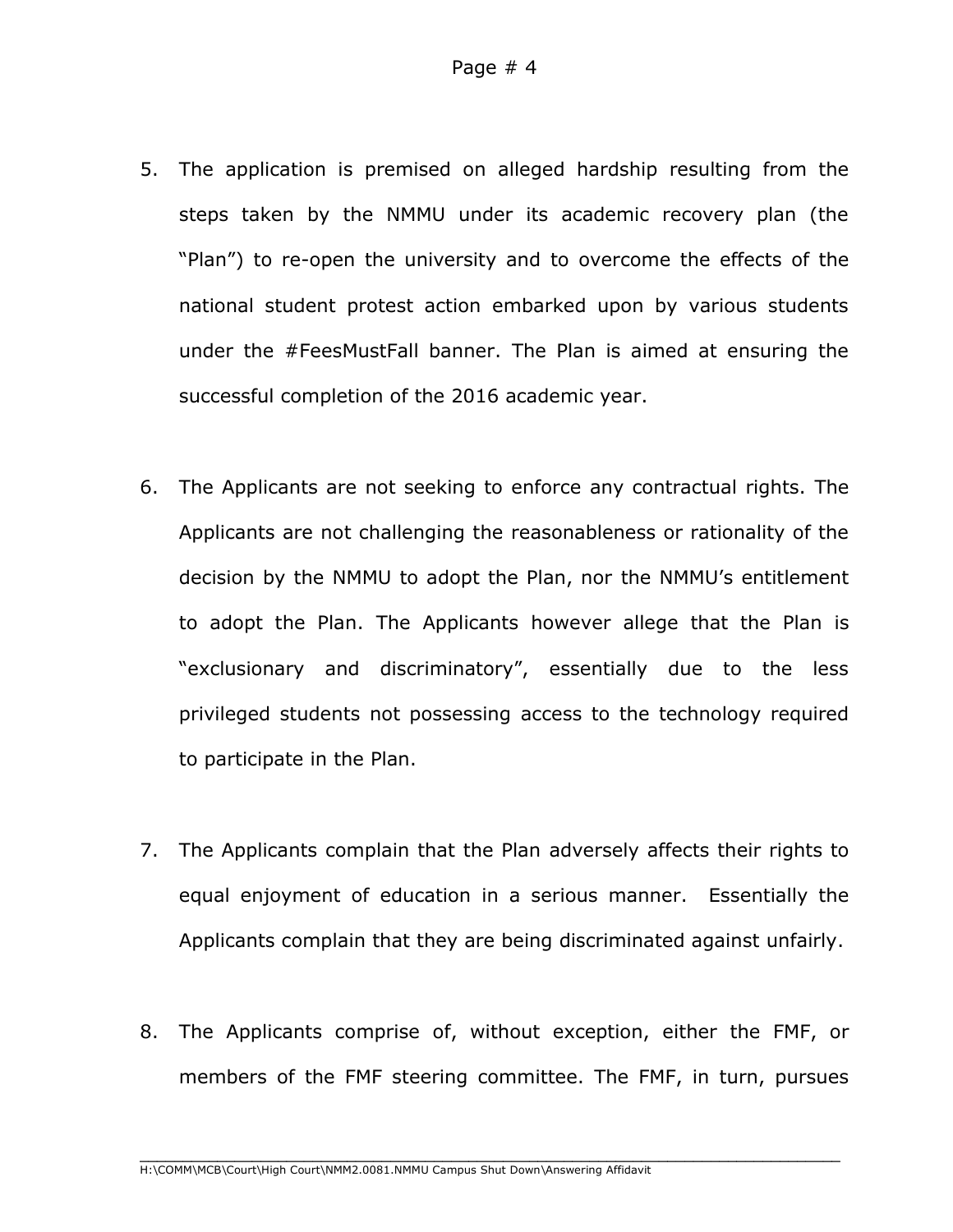the objectives adopted countrywide by the #FeesMustFall movement. The #FeesMustFall movement seeks the closure of all South African universities until free education for all students has been secured.

- 9. As I demonstrate in this affidavit, the Applicants are the unlawful creators of the dire circumstances that necessitated the adoption and implementation of the Plan. They act with complete disregard of the impact of their conduct on their fellow students. They do so in bad faith and disdainful of orders issued by the High Court. It is the very creators of these circumstances that are now complaining about the consequences of their creation. And so these Applicants are now approaching this Court with soiled hands for assistance to resolve the difficulties they crafted and continue to craft for themselves. The Applicants are the authors of their own misfortune.
- 10. Furthermore, I shall demonstrate that the application in itself amounts to an impermissible attempt to obstruct the NMMU's efforts at completing the 2016 academic year.
- 11. For these reasons the NMMU contends, and will show, that the application amounts to a cynical attempt to prevent the NMMU from completing the 2016 academic year, amounts to an abuse of the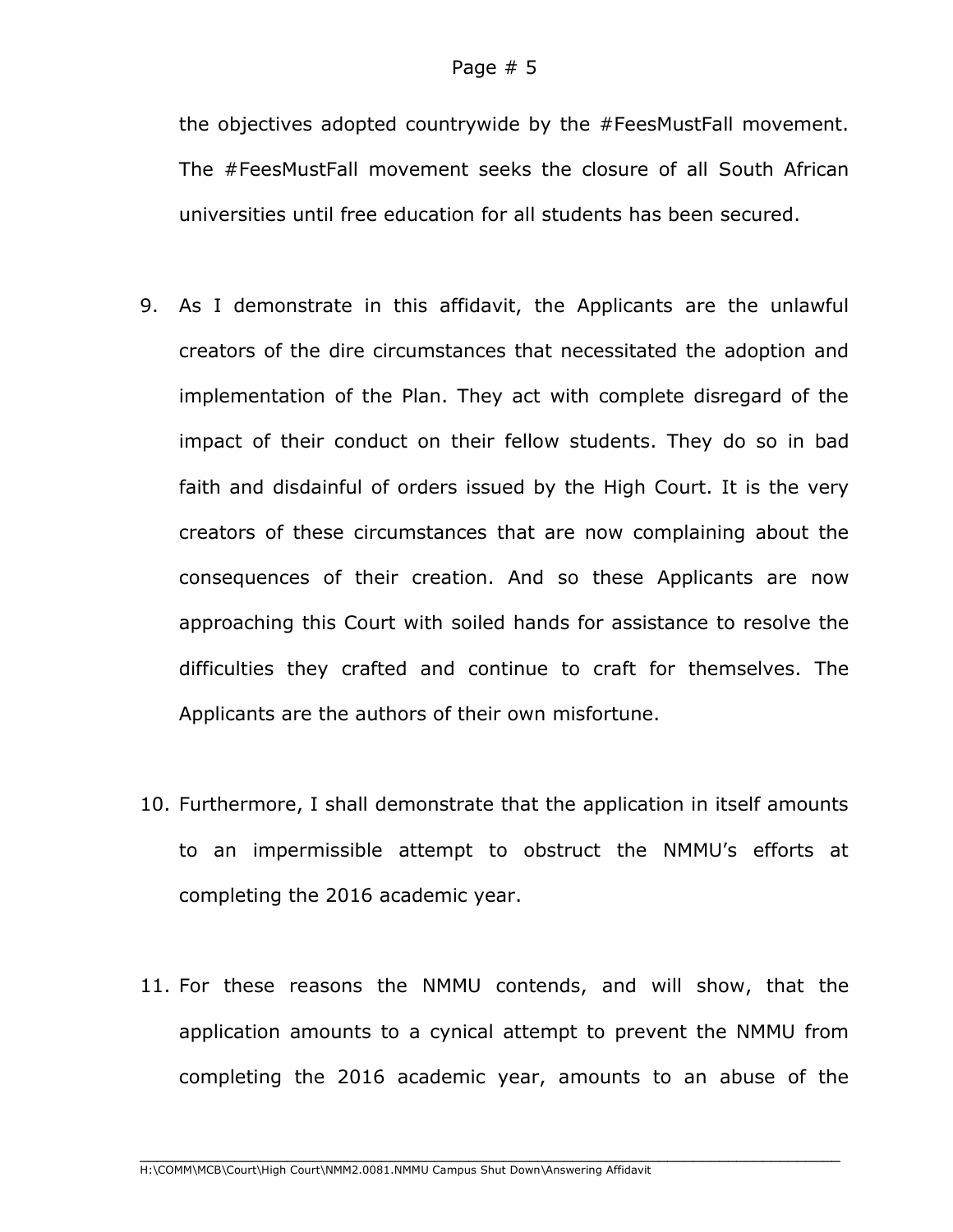process of Court, is brought in the utmost bad faith and is deserving of censure.

- 12. Additionally, the FMF's approach to this Court has denied the Court the opportunity to obtain proper input from a number of significant stakeholders. The failure to join such parties deprives the Court of access to crucially relevant facts and circumstances that would enable this Court to make a fully informed decision.
- 13. In sum, it is respectfully submitted that this Court cannot make the order requested by the Applicant based on the available information, and the parties before this Court.
- 14. I thus propose to deal with the Founding Affidavit by the Applicant on the following basis: First: I provide an overview of and background to the events that gave rise to this application; Second: I identify what the NMMU regards as the relevant role-players; Third: I shall explain the nature and content of the Plan. Fourth: I raise various issues the NMMU regards as insurmountable challenges to the hearing of this application. Lastly I deal with the detailed allegations raised in the Founding Affidavit.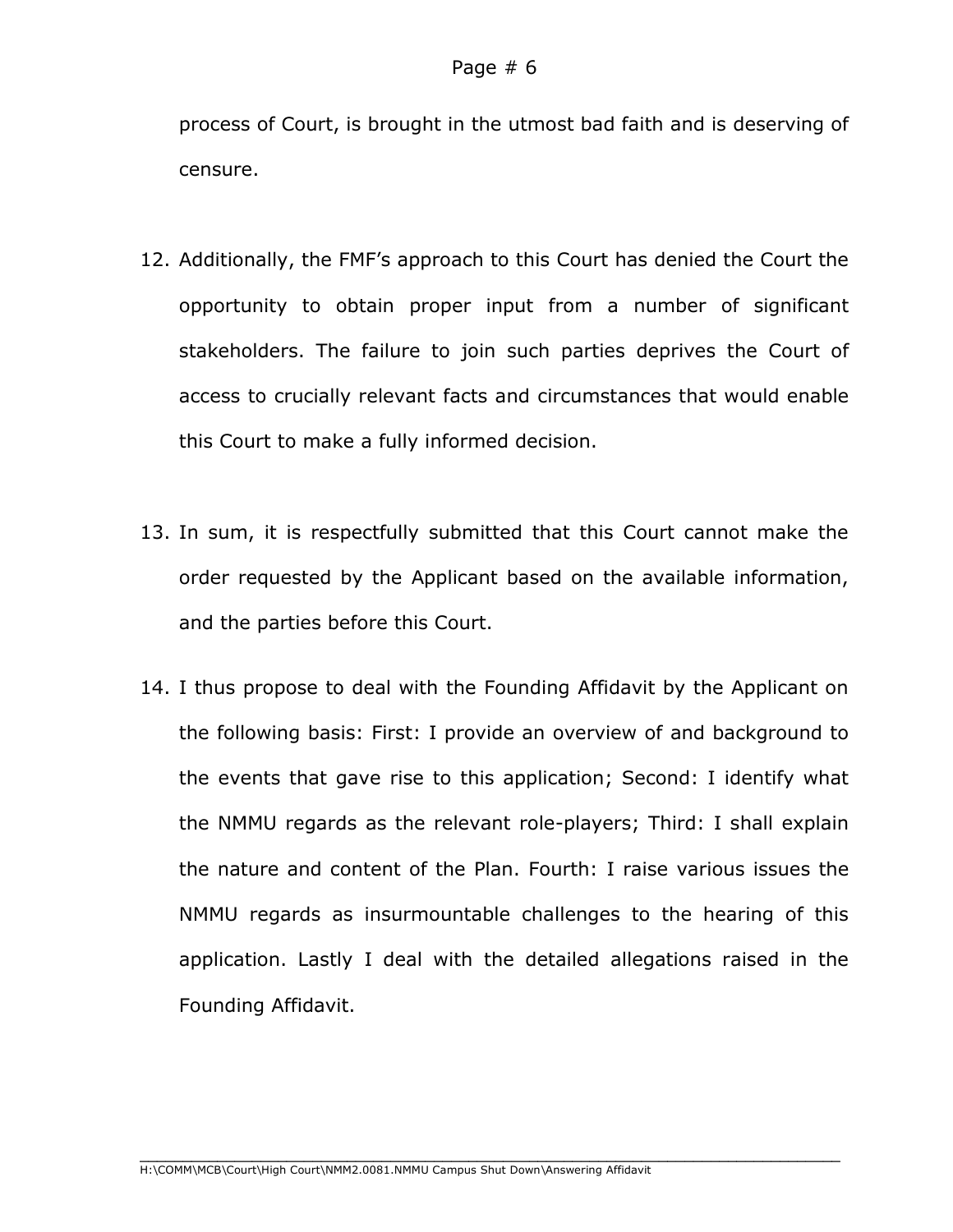#### **OVERVIEW AND BACKGROUND**

- 15. This Application occurs in the midst of a national crisis relating to the funding of students' tuition at Tertiary Education Institutions, and for the most part, centres on demands and issues which are beyond the control of the First Respondent or any University for that matter.
- 16. The NMMU provides tuition on six campuses (5 in Port Elizabeth and one in George) to some 27 000 students, and employs some 3000 staff, academics and other workers on a fulltime basis. The NMMU is responsible for the safety and security of all its students. In addition, the NMMU is the custodian of all infrastructure and property entrusted to it. The total value of the infrastructure and assets of the NMMU amounts to an estimated R3 billion. The budgeted annual turnover for the NMMU 2016/2017 year amounts to some R2 billion.
- 17. Furthermore, the NMMU facilitates ongoing research by its students and academics, some of which are of an ongoing nature and entails the investment of incalculable hours of manpower, money and time in the pursuance of research projects and academic initiatives. Research is funded by both the State and the private sector. A large proportion of the projects are such that they should not be interrupted and, if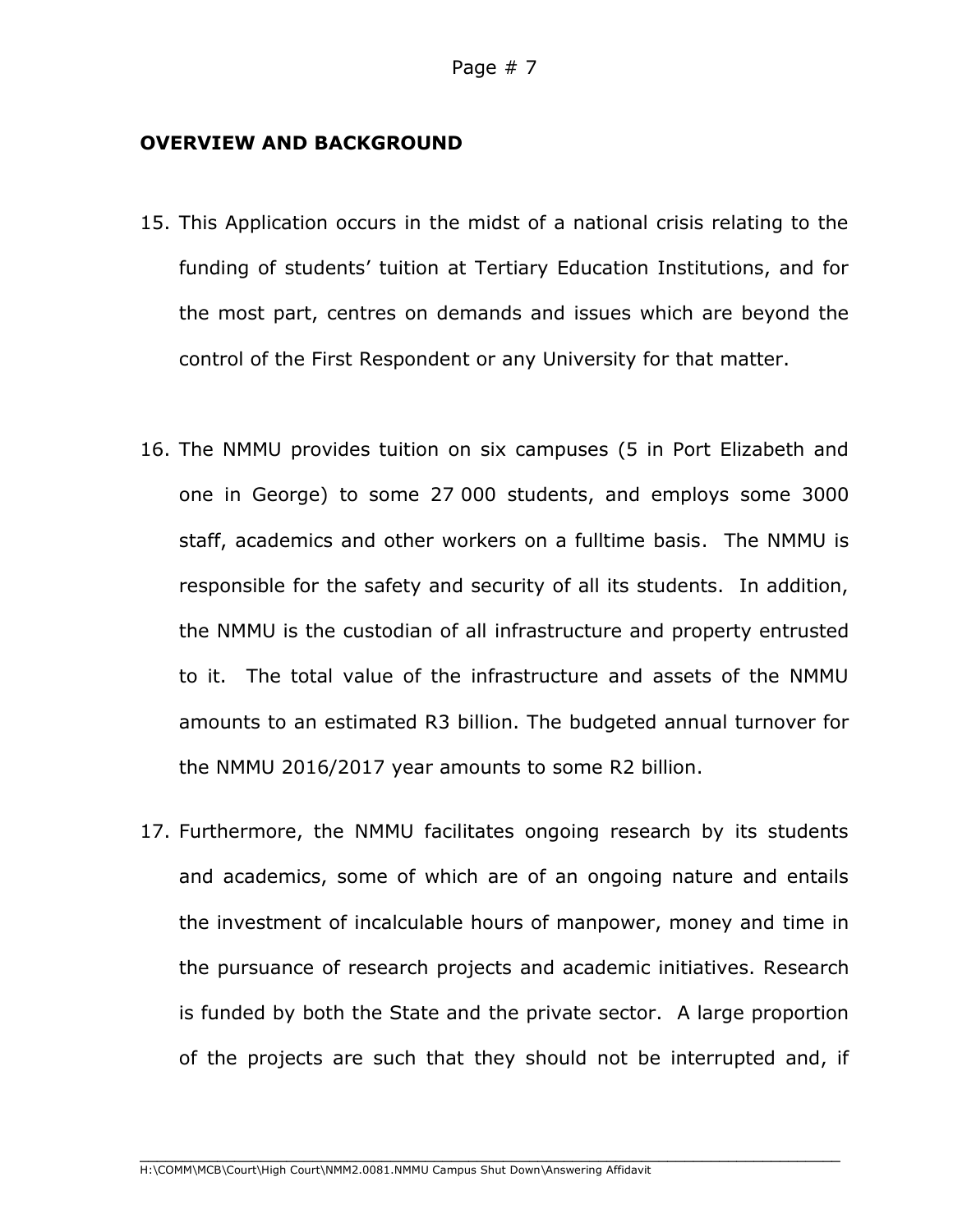they are so interrupted, the consequence will be the irretrievable loss of months or years of research with the associated disastrous impact on the academics or students involved. This in turn my have substantial and severe financial implications for the NMMU.

- 18. In this ongoing and increasingly violent real-life drama, students are demanding free education. The NMMU is reliant on funding, be it from students or the state. The NMMU receives grants from the state, and for the balance, raises fees from its student body. The less the NMMU receives from the state, the more it needs to raise from its students by way of student fees. It cannot function without revenue. The NMMU has no preference as to where the funding originates from, provided it is sufficient to enable the NMMU to discharge its mandate. The NMMU has no or little control over the extent of funding it receives from the state, and thus, the setting of its fees is effectively a reactive exercise. Although it is possible, within reason, to limit student fees to some extent there is a point beyond which the NMMU, without the required funding, will simply be unable to deliver on its mandate.
- 19. The NMMU relies primarily on Government to fund its education, and is entirely unable to accommodate the demands of the students without the support of National Government, to the extent that it may be required. Although some financial support has been forthcoming from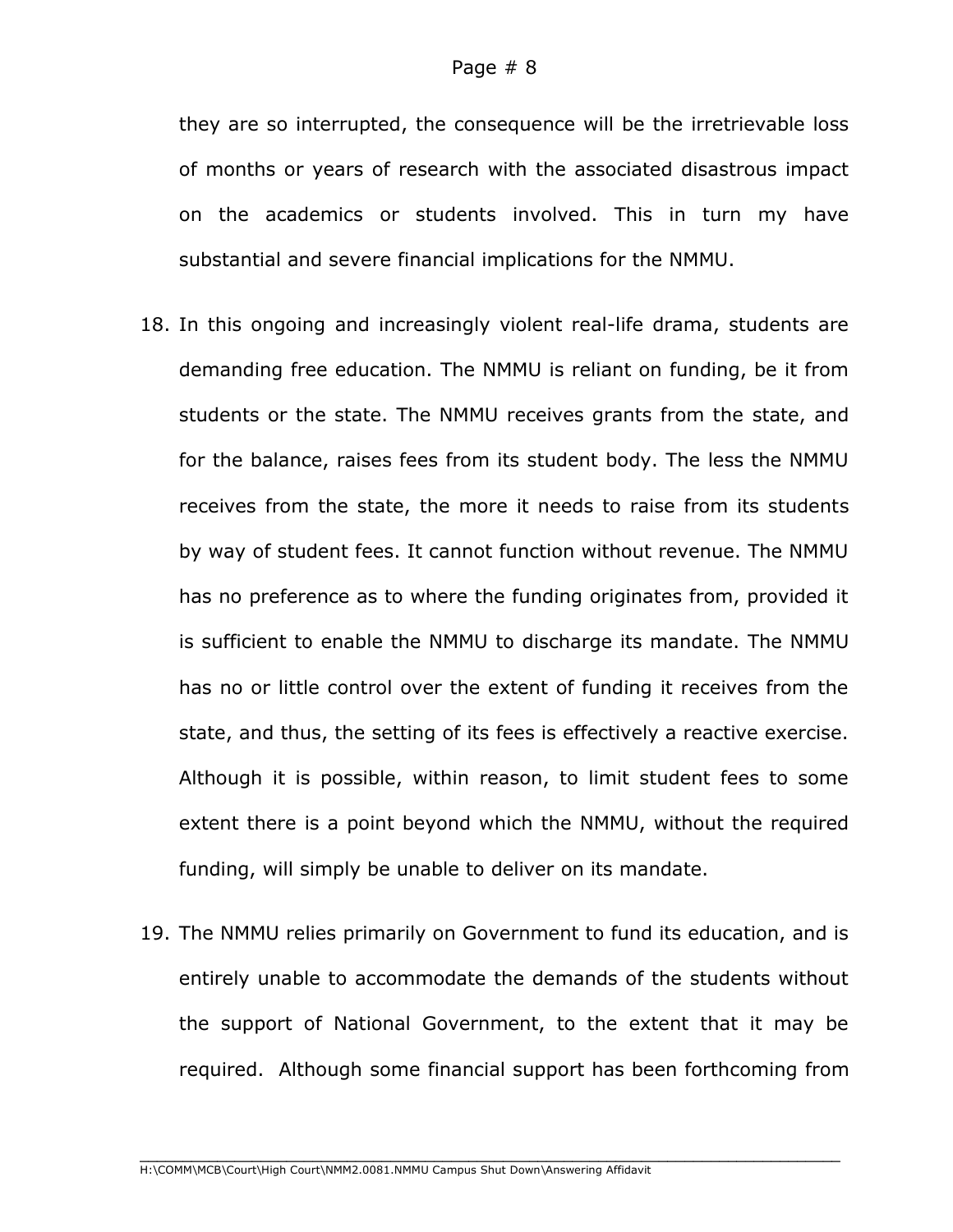the state, this was not enough to address the demands of the students. To compound the dilemma that universities find themselves in, the Minister for Higher Education and Training (the "Minister"), in addition, instructed universities not to increase its fees for 2017 by more than 8%. Thus, state revenues have not only reduced, but the ability of the NMMU to raise fees from students has been severely hamstrung. The NMMU and other universities are, literally, between a rock (state) and a hard place (students).

- 20. The NMMU council has publicly declared itself supportive of free education for the poor. It is not about intention, but economics. To provide education funding is required. Without funding, regardless of its origin, no education whatsoever is possible.
- 21. And so the NMMU has become trapped between contesting parties, unable to meet either the demands or needs of either party. The Applicants demand free education for all students (regardless of their financial means) and insist on closing the NMMU until their demands are met, not by the NMMU, but by national government. Without appropriate funding from the state, the NMMU cannot do so. The Minister, in turn, made it clear that free education for all at universities is not an option.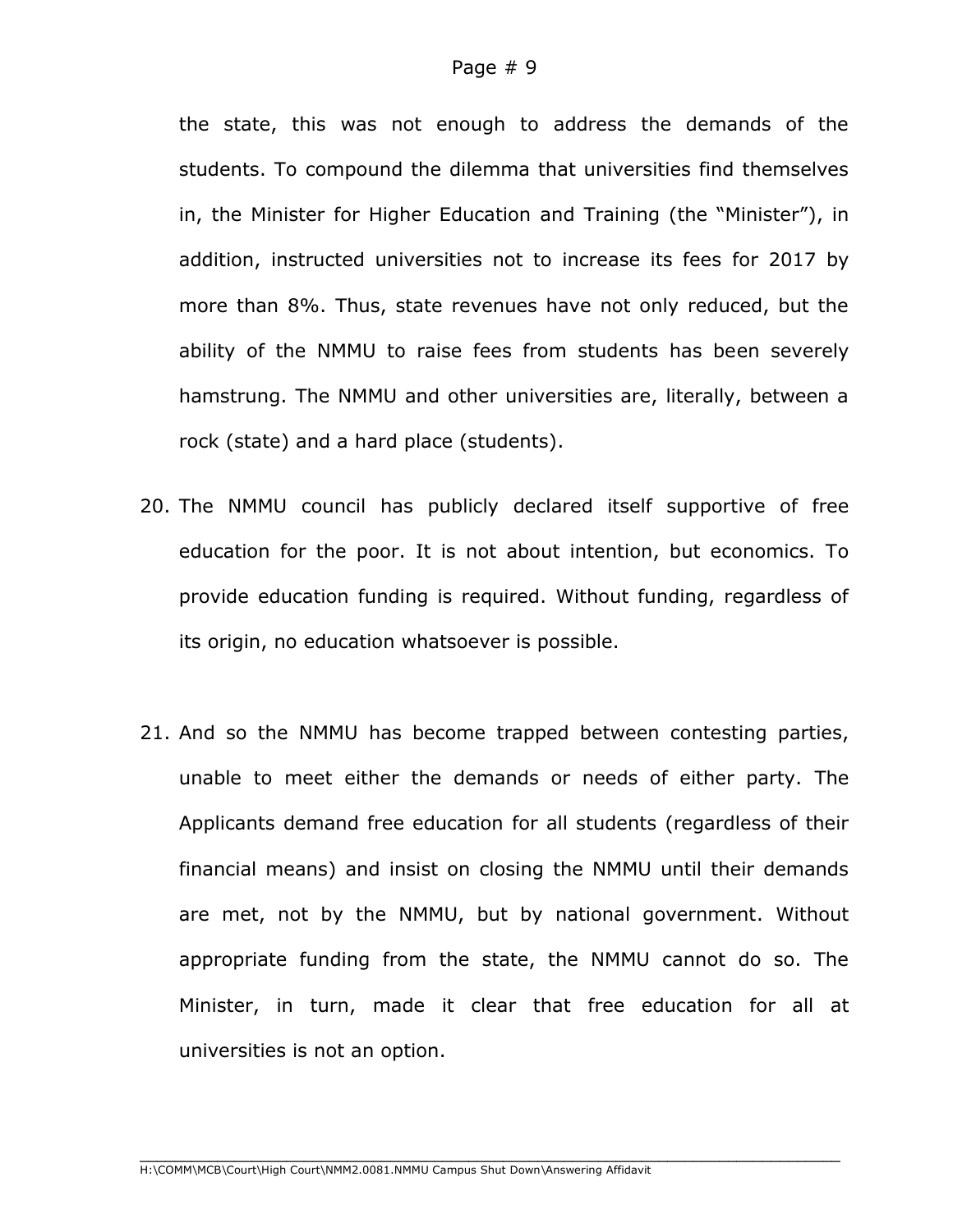- 22. To compound the dilemma in which the NMMU finds itself:
	- 22.1 significant stakeholders and parent groups are insisting that the NMMU continues its academic activities, and unsuccessfully sought interdictory relief in this Court against the NMMU;
	- 22.2 the Applicants are now, disingenuously, trying to prevent the NMMU from completing the 2016 academic year. They are similarly seeking interdictory relief.
- 23. From the onset of this crisis, the NMMU had to consider and weigh a number of different options and responses to the protest action by the Applicants. The NMMU, on the conspectus of all the available evidence and with due consideration for the complexity of the situation and the multiplicity of the factors involved, continuously had to evaluate and decide what was and is in the best interests of the NMMU, its staff and the students. The NMMU elected to avoid a confrontational route but rather to engage the students and its stakeholders actively, in an attempt to limit conflict and the inevitable associated downward spiral of violence observed at so many other universities.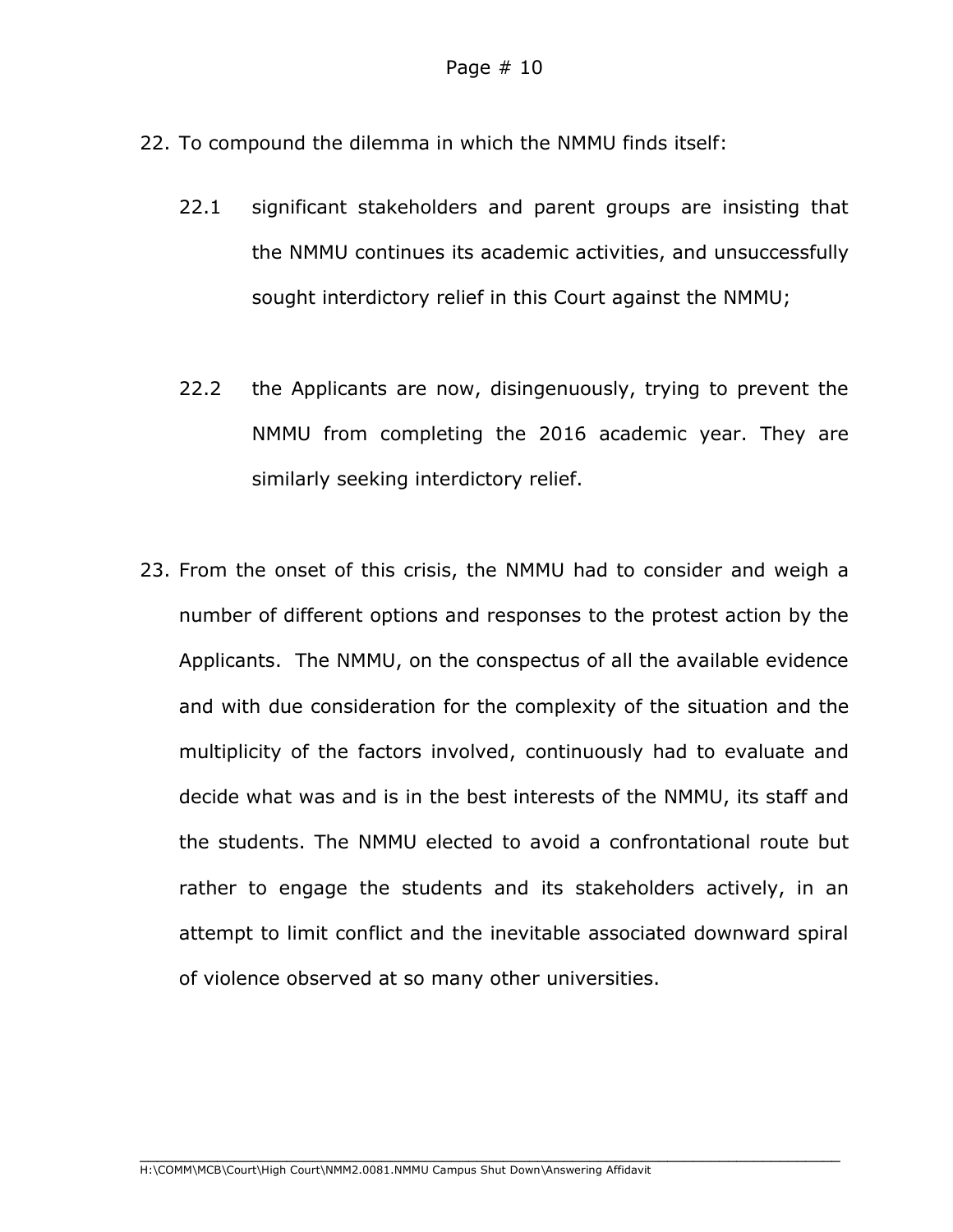24. The NMMU believes that thus far, by adopting a non-confrontational approach it has acted reasonably and in the best interest of all stakeholders, including concerned parents and students. By adopting this strategic response, the NMMU was partially successful in avoiding the escalating violence and extensive property damage experienced on other campuses. Most universities throughout the country are currently operating through academic recovery plans aimed at ensuring the successful completion of the 2016 academic year.

#### **ROLE-PLAYERS**

- 25. The NMMU is a Public Higher Education Institution, duly formed in accordance with the provisions of the Higher Education Act 101 of 1997 (HEA).
- 26. In terms of the HEA the Council of a Public Higher Education Institution must govern the Public Higher Education Institution, subject to this Act and the institutional statute. $1$
- 27. The Council of the NMMU duly framed, and had adopted and approved an institutional statute for the NMMU in accordance with Section 32 of the HEA. A copy of the Institutional Rules is annexed marked **Annexure "SM 1"**;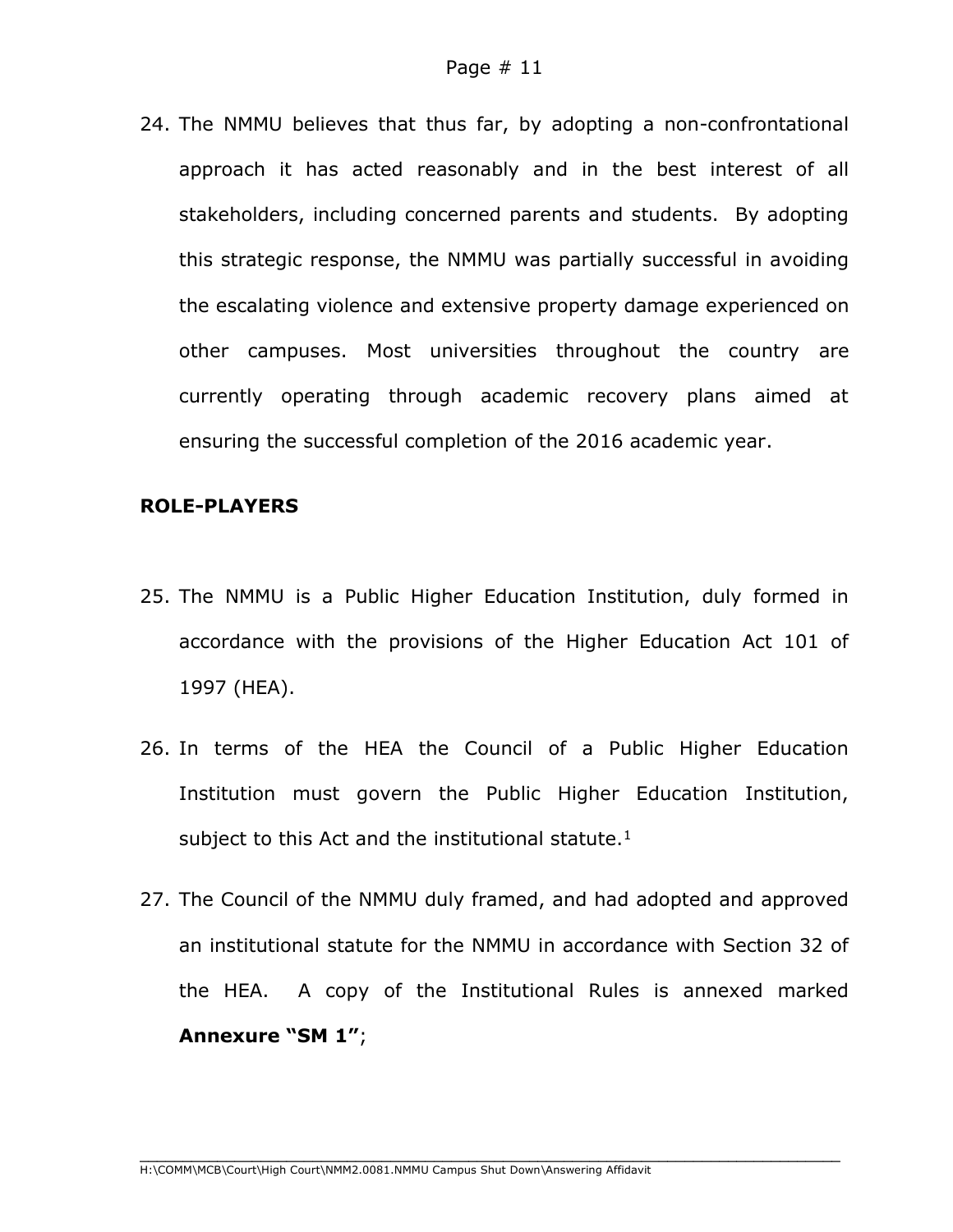- 28. In terms of the HEA<sup>2</sup> the NMMU was required to establish, and did establish inter alia, the following structures and offices:
	- 28.1 A Council;
	- 28.2 A Vice-Chancellor; and
	- 28.3 The Students Representative Council ("SRC").<sup>3</sup>
- 29. In terms of Section 3 of the HEA, the Vice-Chancellor of a Higher Education Institution is responsible for the management and administration of the Public Higher Education Institution.
- 30. The functions and powers of the SRC are, inter alia, to preserve and promote the interests of the student community and of the NMMU, and to enhance unity and co-operation among students.<sup>4</sup>
- 31. From the manner in which the NMMU operates, it is important to note that, Council and Senate operate as a cohesive integrated entity responsible for administrative and academic matters, whilst the SRC acts as the representative body for students and bridges the gap between students and administration. The SRC, being the Second Respondent, is supportive of the plan and the initiatives adopted by

 $1$  S27(1)

 $2$  S<sub>26</sub> $(2)$ 

<sup>3</sup> S35

1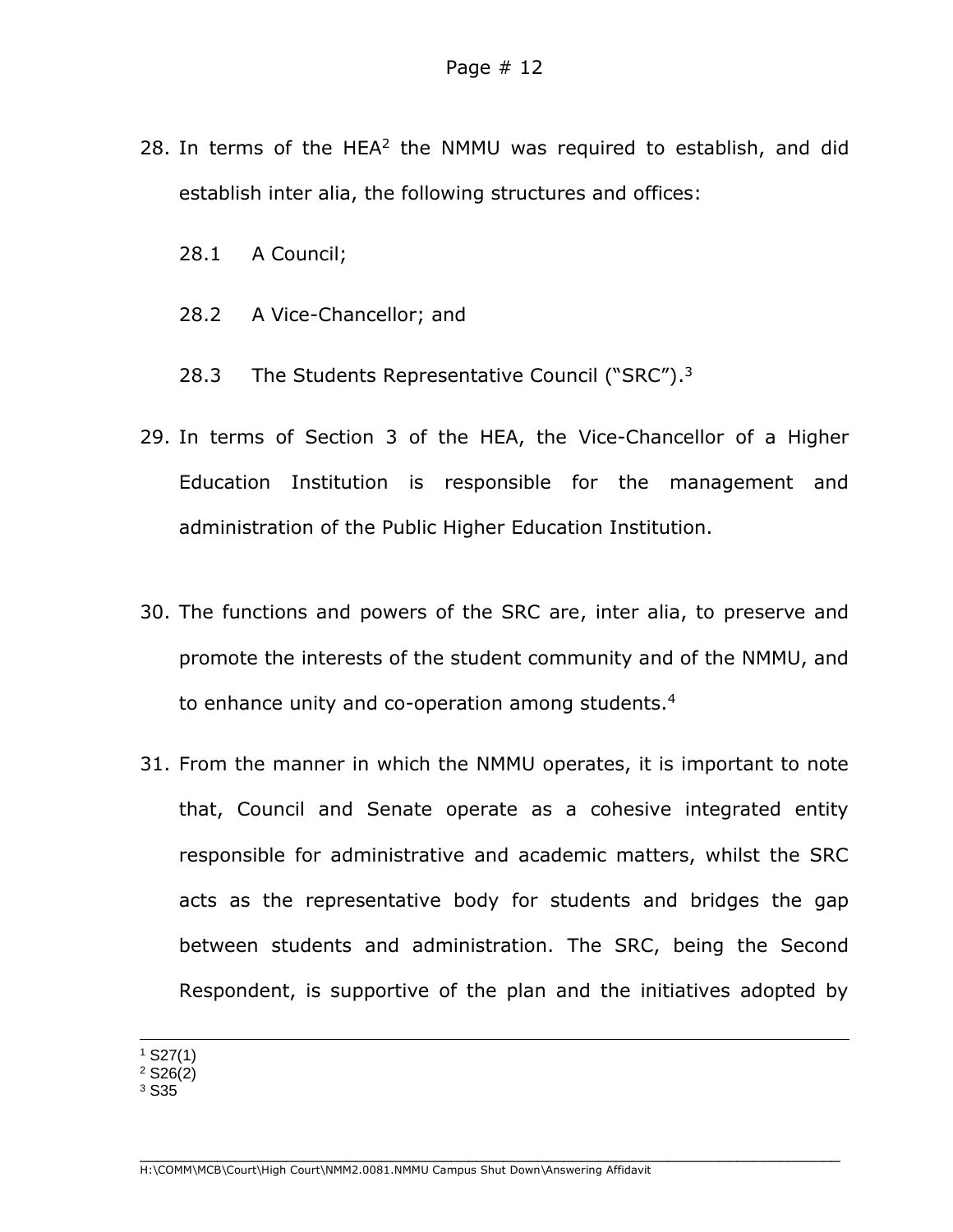the NMMU, and makes common cause with the NMMU. In this regard I refer to the annexed affidavit by the SRC President, Mr Nicholaas Nyathi marked **Annexure "SM 2".**

- 32. The internal NMMU role-players, all of whom have a significant interest in the outcome of these proceedings are, in addition to the cited Respondents, the following persons:
	- 32.1 The student formations at the NMMU actively pursuing the free education agenda (the "Protestors") namely:
		- (a) FMF, the Applicant
		- (b) Daso (NMMU);
		- (c) Sasco (NMMU); and
		- (d) Economic Freedom Fighters ("EFF")
		- (e) Black Stokvel/Marikana (NMMU).
	- 32.2 The association representing both affected NMMU students and their parents, formed under the name and style of "Concerned Association of Parents & Others For Tertiary Education At Universities" ("CAPTU") as well as any other parents and

-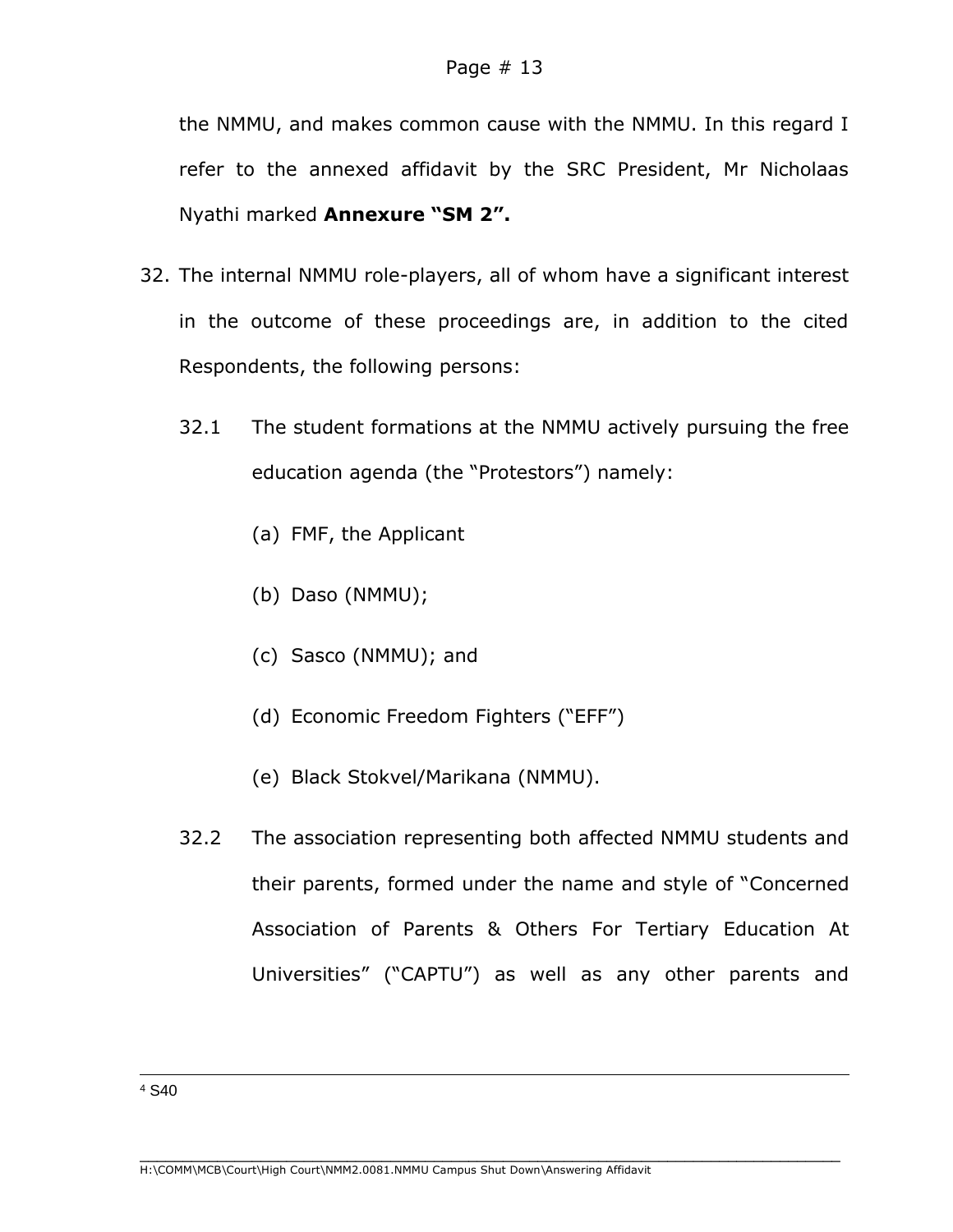stakeholders who may want to involve themselves in this application; and

- 32.3 The general body of students requiring to complete the 2016 academic year.
- 33. In addition, the following external role-players have a real and substantial interest in the outcome of these proceedings:
	- 33.1 The Minister of Education, under whose auspices higher educational institutions operate, representing national government, and who is essentially the only person in a position to address the demands of the FMF;
	- 33.2 The South African Police Services ("SAPS") who has been involved in attempts to address the unlawful activities of protesting students, particularly that conducted by the Applicants, on the various campuses of the NMMU, and are able to address allegations by the FMF regarding police brutality and campus security.

## **BACKGROUND**

A brief history of the events leading up to this Application is the following:

34. Students, under the banner of the #FeesMustFall movement as represented on the NMMU campus by the Applicants, embarked on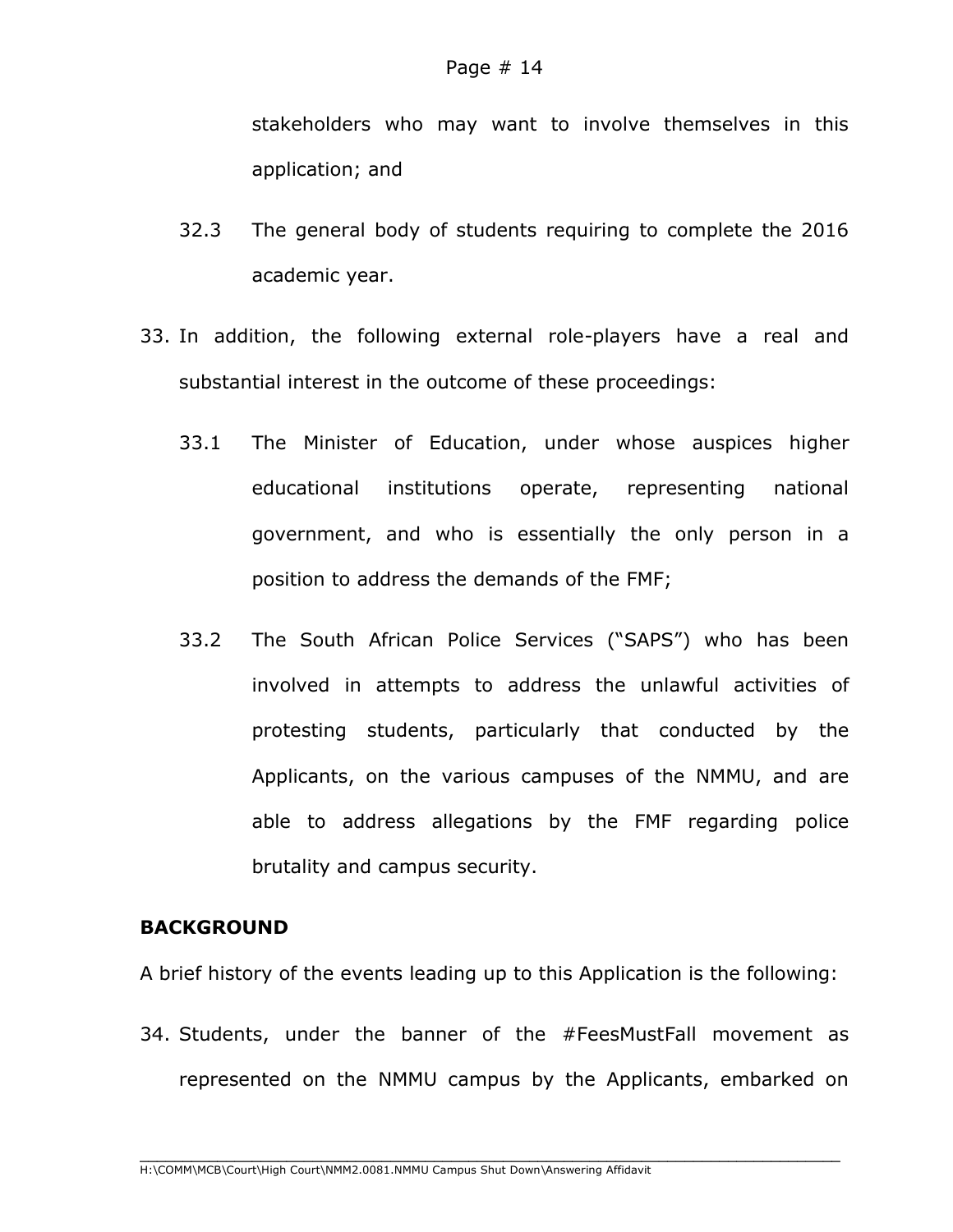protest action on 20th September 2016, after the Minister announced that fee increases at universities for 2017 will be capped at 8%;

- 35. In response to the protest action the NMMU management engaged constructively with the students in negotiation in an attempt to to seek common ground, and to reach agreement on aspects of the concerns raised by them as the NMMU is capable of resolving;
- 36. In order to avoid a confrontational approach and the large-scale damage and disruption witnessed at other campuses countrywide, such as Wits, UCT, Kwazulu Natal and the like, the NMMU decided to suspend academic activities pending, and in the hope, of an agreement being reached.
- 37. The ongoing negotiations with the Applicants was unsuccessful, with the Applicants continuously moving the goal posts. Any proposals put to the Applicants aimed at ensuring the opening of the NMMU campuses were rejected. It soon became apparent that the Applicants would not accept anything other than free education for all. Until this demand was met, the Applicants insisted on closing the NMMU, regardless of consequence;
- 38. During the week commencing 3 October 2016, management of the NMMU decided to recommence academic activities on Monday 10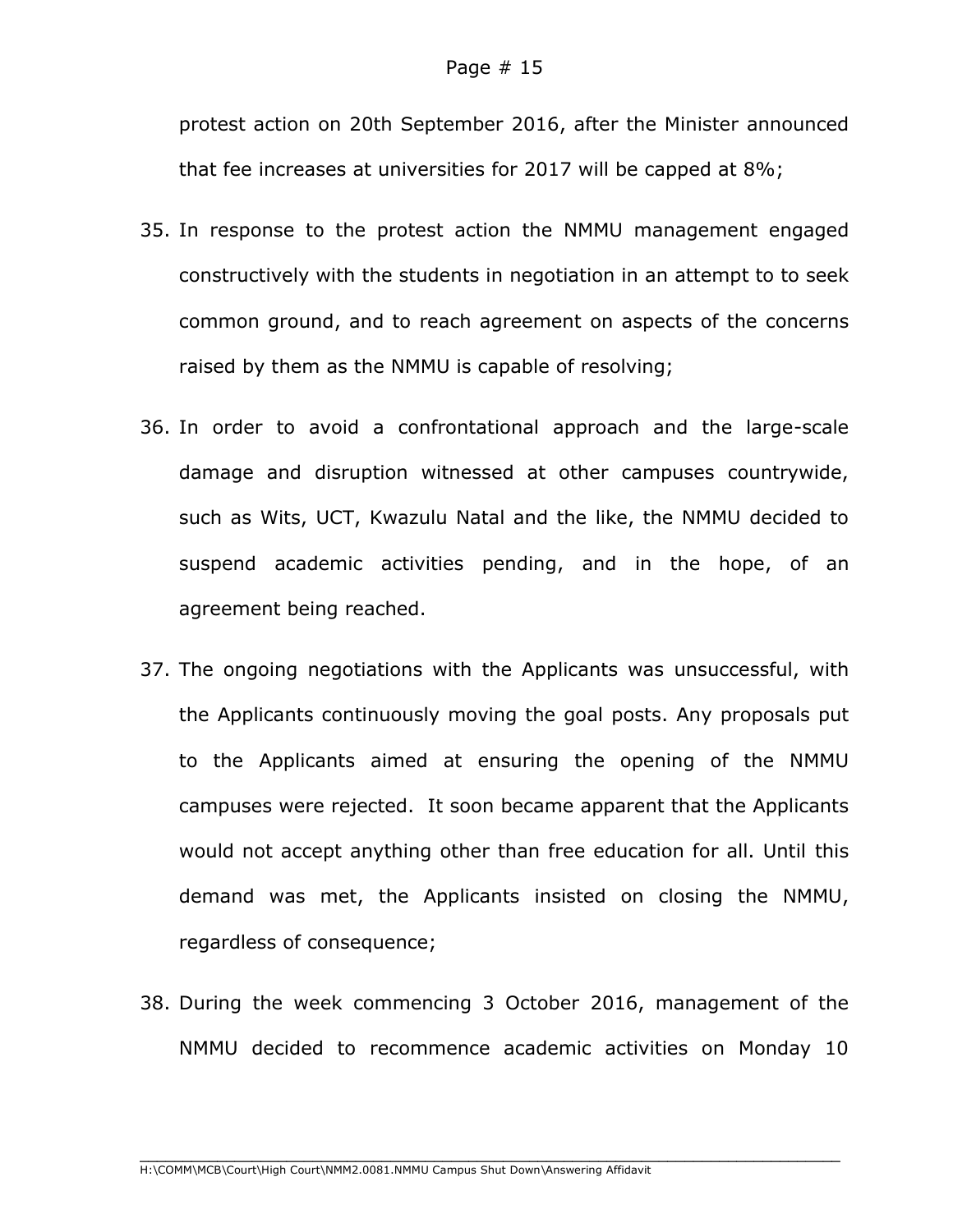October 2016. It was decided to do so by way of a two stage process namely:

- 38.1 Academic and administrative staff were to return to all campuses on Monday 10 October 2016;
- 38.2 Classes were to re-commence on Monday 11 October 2016.
- 39. This intention was circulated to the media during the afternoon of 6 October 2016 and was published in the local media on Friday 7 October 2016. A copy of the extract from the Herald is annexed marked **Annexure "SM 3"**.
- 40. Shortly after the NMMU announced its intention to recommence academic activities, there was a huge upsurge of protest in the social media, coupled with various threats of violence by the Applicants.
- 41. In addition, the supporters of the Applicants started burning tyres at the entrances of the NMMU, intimidated staff that endeavoured to return and blocked the access routes to the various NMMU campuses.
- 42. Furthermore, sound recordings were circulated on social media threatening to do physical harm to any staff member or student who ventured onto any of the NMMU campuses.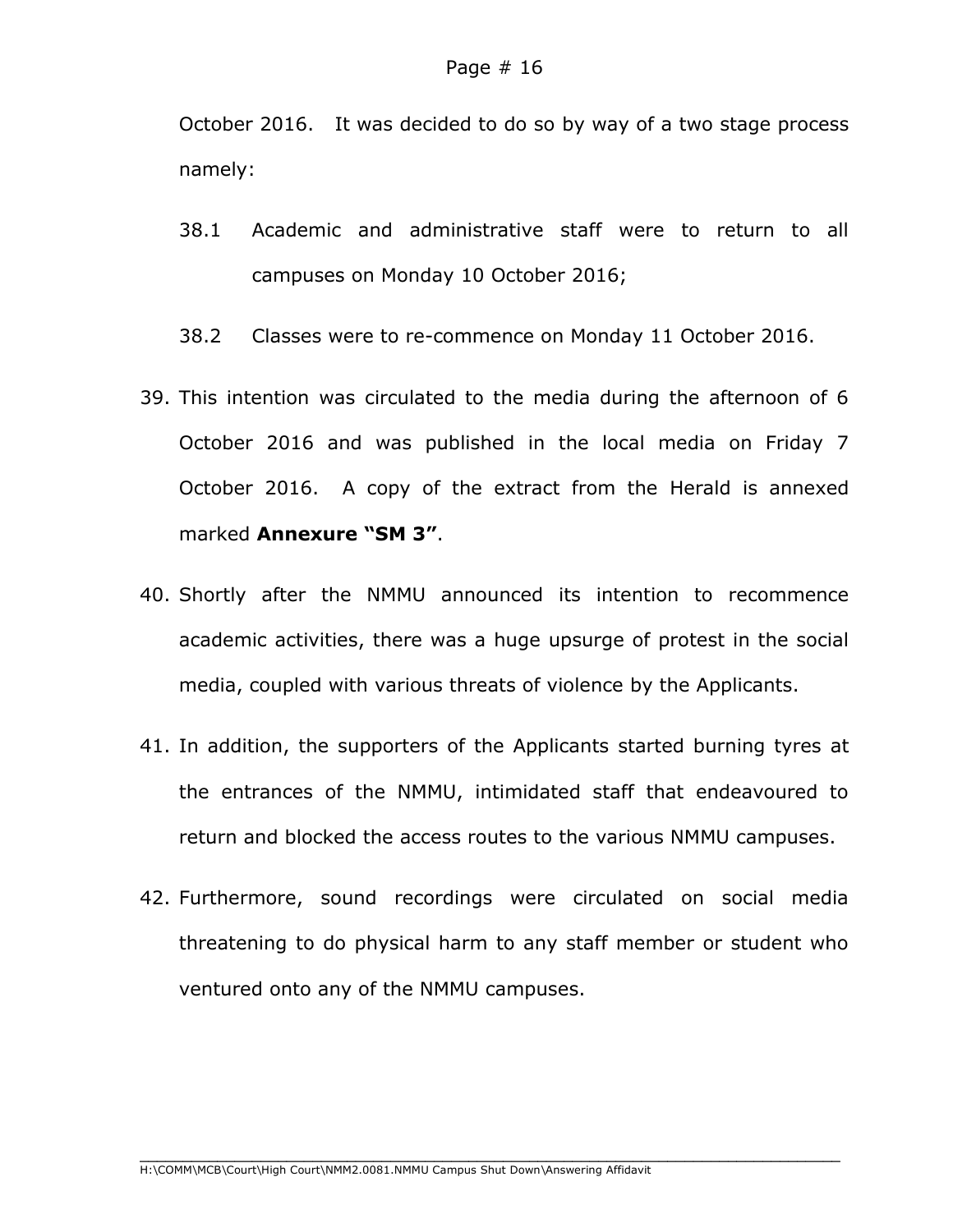- 43. After various attempts by me and management of the NMMU to persuade the Protestors to discontinue their destructive behaviour, I decided that, consistent with the previous strategy adopted by the NMMU, and in the interest of staff and student safety, not to persist with the announced opening of the campus. My decision was communicated to staff and students the same day.
- 44. Thereafter, and in a further attempt to restore normality aimed at ensuring that the academic activities and programme for 2016 was successfully completed, during the afternoon of 10 October 2016 the NMMU Management decided to introduce further initiatives aimed at resolving the crisis. To this end the NMMU embarked on the following process:
	- 44.1 NMMU engaged the services of trained, independent and skilled Mediators to engage all stakeholders in mediation in an attempt to seek an inclusive, negotiated solution;
	- 44.2 the NMMU informed the Protestors, including FMF, of its intention to proceed with mediation, and also informed them of:

(a) the NMMU's intention to recommence academic activities on 17 October 2016 (this lead up time was required to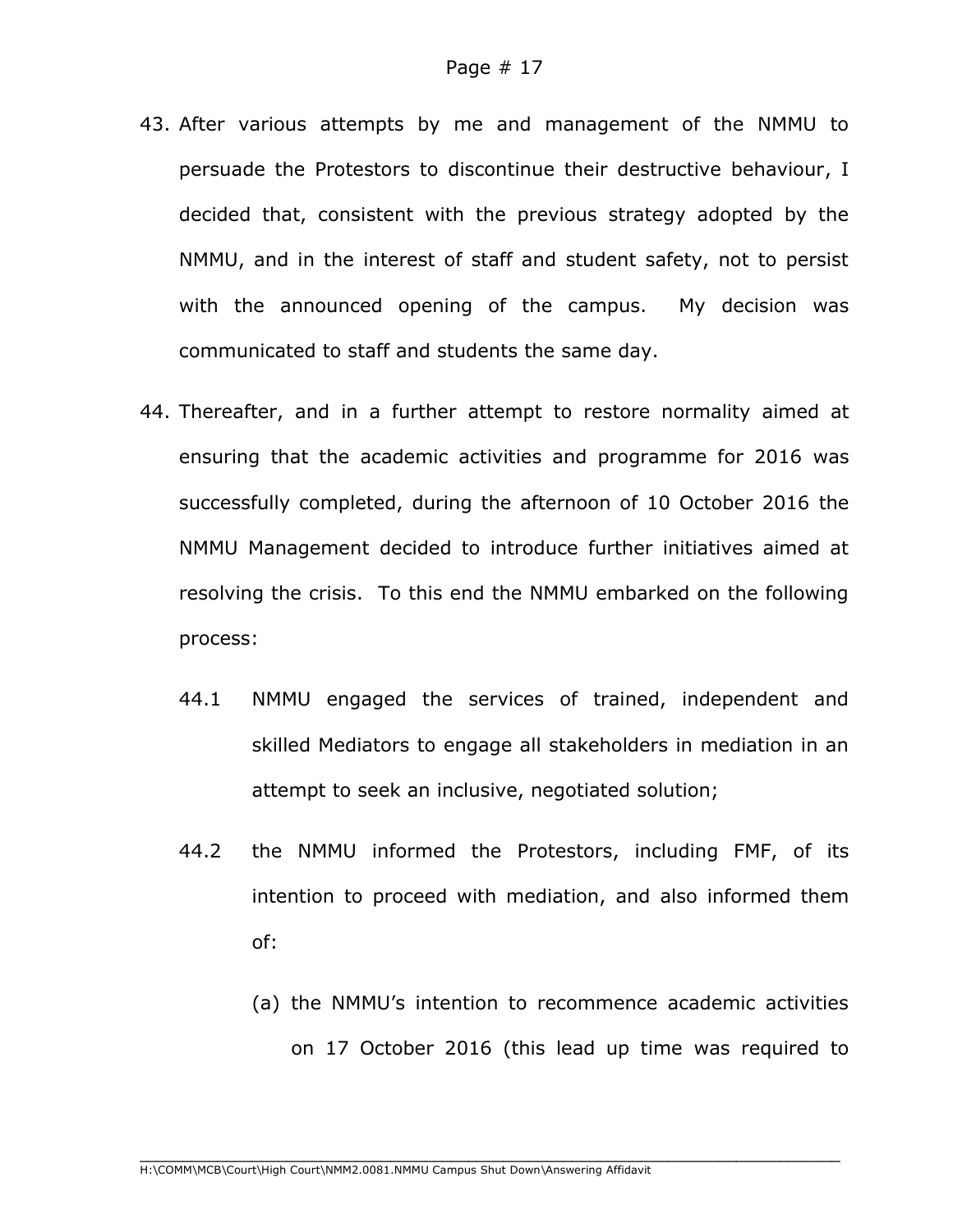make the appropriate logistical arrangements for the reopening of the NMMU, and to afford the mediation process a reasonable prospect of success, and to afford the University sufficient time between then and the end of the year to complete academic activities for 2016);

(b) the nature of the Mediation process and invited the Protestors to participate in the mediation (in addition, the Protestors were invited to nominate mediators acceptable to them to act as co-mediators and to assist them in the process);

In this regard the notice to the Protestors is annexed marked **Annexure "SM 4"**.

- 45. Whilst this was ongoing, other stakeholders of the NMMU became restless and parent groupings started making demands. CAPTU launched an interdict against the NMMU in this Court, under case number 4976/2016 seeking, amongst other, interdictory relief directing the NMMU to recommence with academic activities in a structured manner.
- 46. Following upon negotiations between the NMMU and CAPTU, CAPTU agreed to postpone the application to 18 October 2016 and to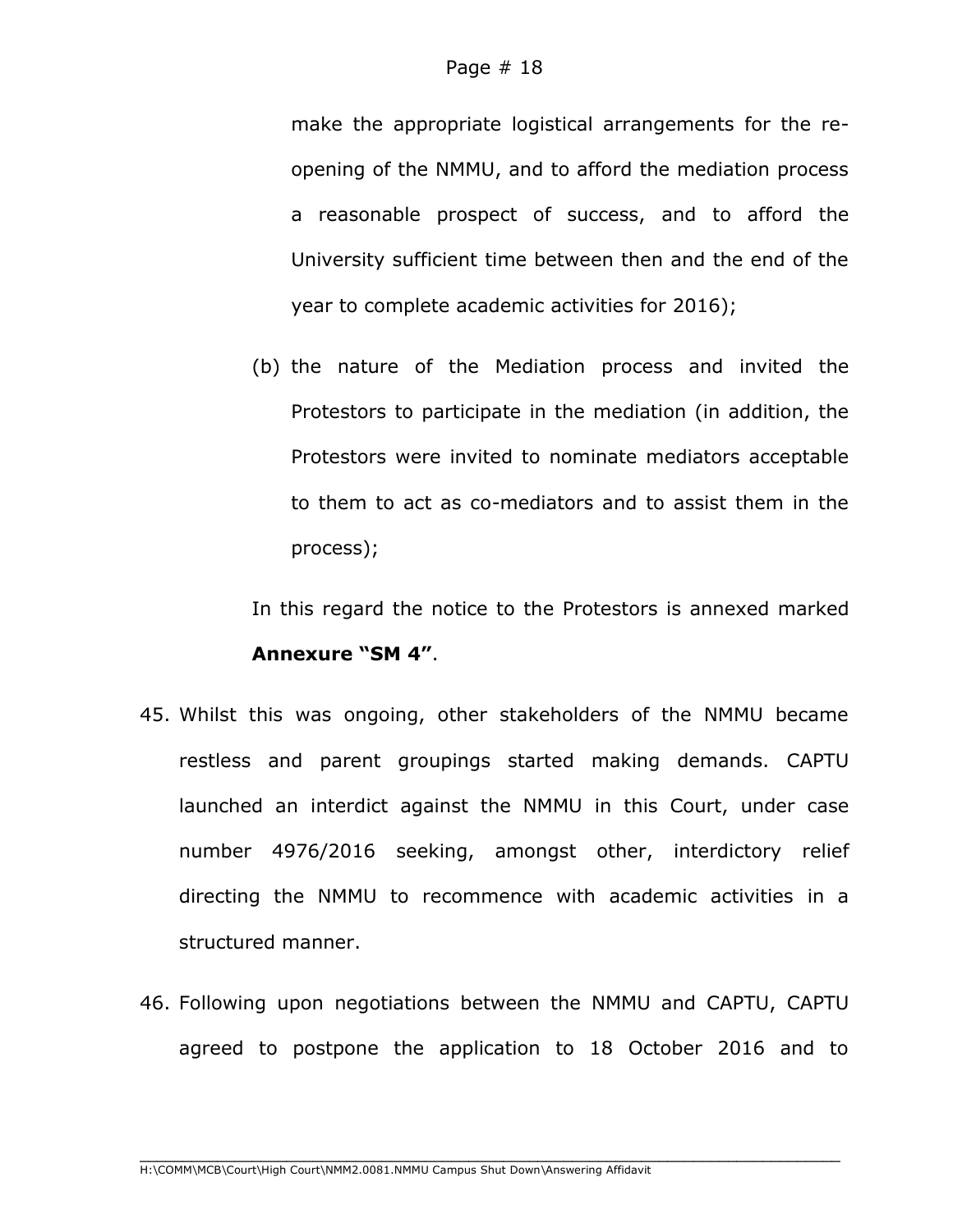participate in the mediation process the NMMU had already commenced.

- 47. This mediation process resulted in an agreement being reached (in principle) between the various stakeholders and the Protestors, including FMF, during the afternoon of 13 October 2016. The adoption of this agreement would have resulted in the NMMU recommencing with normal academic activities. The agreement in principle was put to students represented by the FMF on 14 October 2016. At the students' meeting the proposed agreement was rejected. The FMF reiterated their demand for free education for all and insisted that the NMMU remain closed until such time as their demands were met.
- 48. In response to the rejection of the agreement in principle, and mindful of its mandatory obligations to provide tuition, the NMMU withdrew from the mediation and applied to the High Court for an Interdict aimed at securing the safe recommencement of academic activities by the NMMU. A copy of the Interdict is annexed marked **Annexure "SM 5"**.
- 49. The Interdict was served during the course of Saturday 15 October 2016. The following Monday, 17 October 2016, all hell broke loose and anarchy reigned supreme. The Applicants and its members ignored demarcated protest areas specified in terms of the Interdict, burned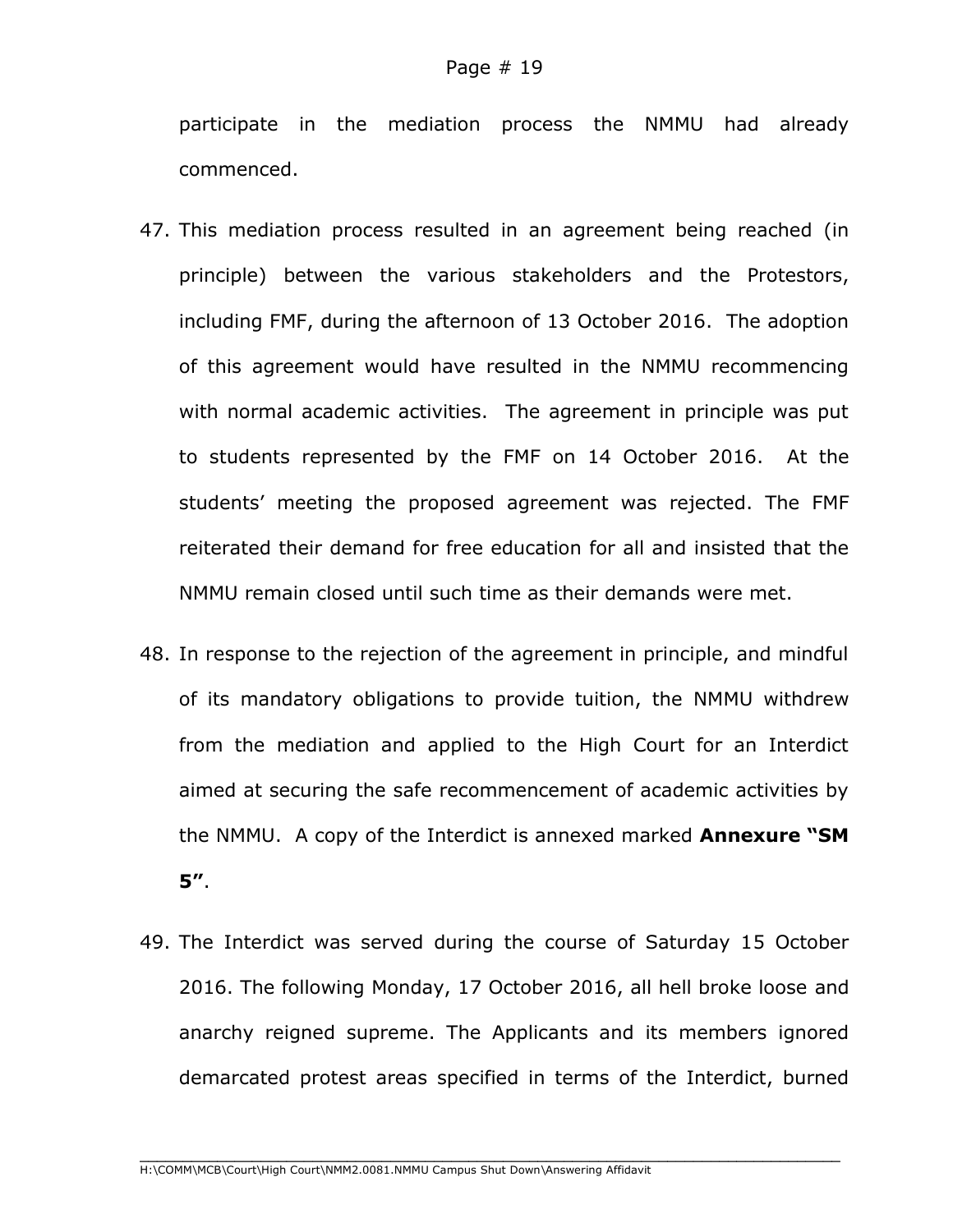tyres, stoned vehicles and set two NMMU buildings on fire. The NMMU nature reserve was set on fire. Students and staff were physically intimidated and harassed. The Interdict was ignored entirely by the FMF and its members. Given the number of campuses, its expanse and the limited availability of riot police, it became extremely difficult, if not impossible, to secure the safety of the NMMU staff, students or property.

- 50. As a result, the NMMU had no option but to suspend academic activities and to close down its South Campus whilst a solution to the impasse around the protest action was being sought.
- 51. On 18 October 2016 the CAPTU application was postponed *sine dies* and the NMMU consented to an order directing it to re-engage all stakeholders in mediation. This was done and the Protestors, CAPTU and the NMMU engaged in mediation. The NMMU engaged 6 mediators, being either practicing attorneys or advocates, who offered their services *pro bono*, in an attempt to find common ground between the parties. The mediation ran for almost a week, from early morning till late at night.
- 52. The mediation process was attended by the Respondents and various other stakeholders, including the FMF and members of its steering committee. Ultimately, the mediation resulted in an agreement being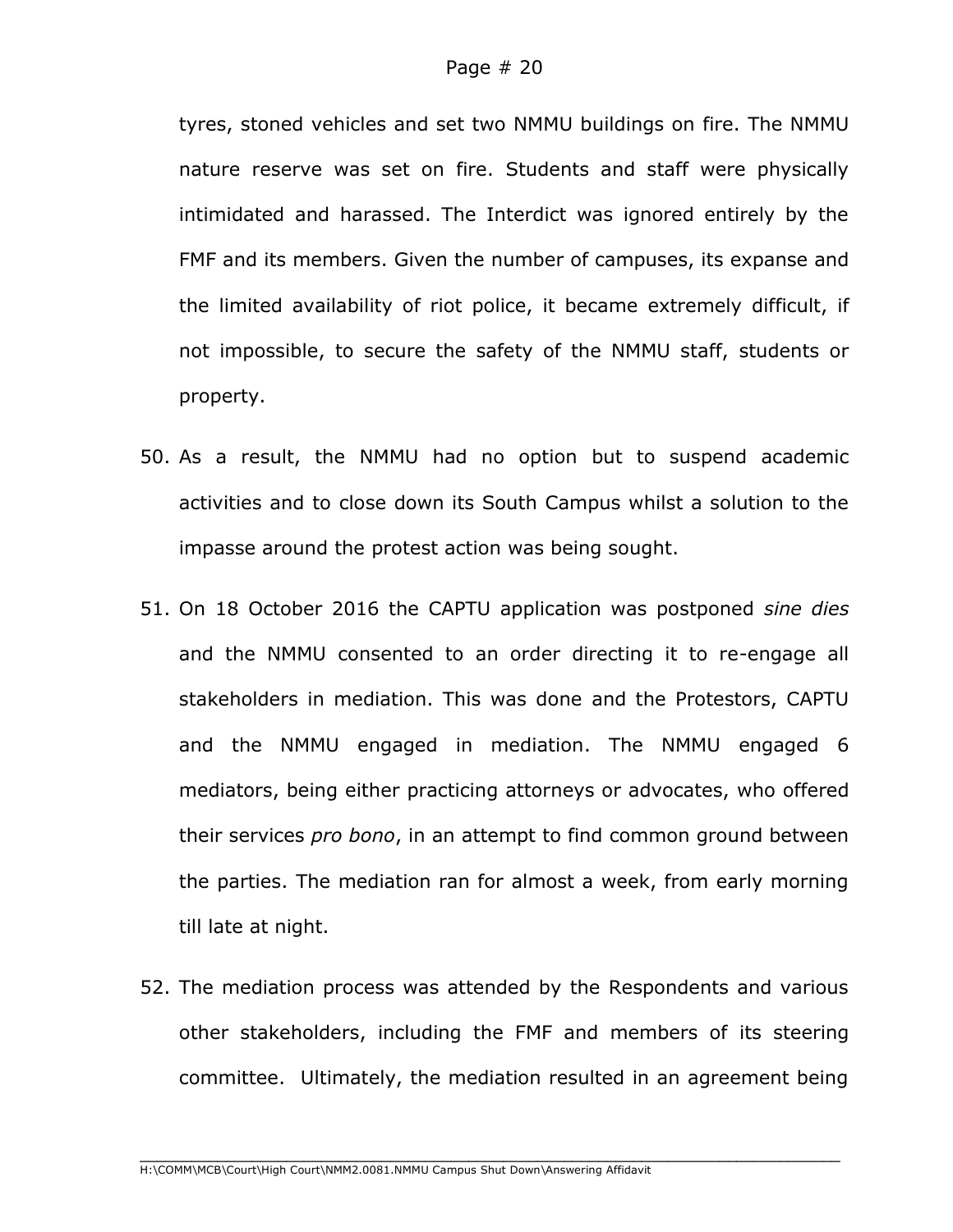reached between all stakeholders on 25 October 2016 in terms of which the NMMU agreed to numerous concessions whilst the Protestors agreed that they would assist the NMMU, where necessary, to re-open the University immediately. The agreement was subject to approval by a mass meeting of students including those represented by the FMF.

- 53. At the mass meeting of students on 28 October 2016, and now officially for the second time, the FMF and their members rejected the agreement and persisted with their demand that the NMMU must close until such time as the Government resolves the issue of free higher education for all. In this regard I annex a copy of the Mediator's Fourth Report to which a copy of the Mediation Agreement is appended (See **Annexure "SM 6"**). Both the Mediator's Fourth Report as well as the Mediation Agreement were disclosed to this Court by agreement between all parties, including FMF and its steering committee.
- 54. CAPTU re-enrolled their application on the 28<sup>th</sup> October 2016. This application was heard and dismissed. A copy of the order of court is annexed marked **Annexure "SM 7"**;
- 55. Immediately following the second official rejection of the mediation agreement by the FMF, the NMMU communicated to all its students its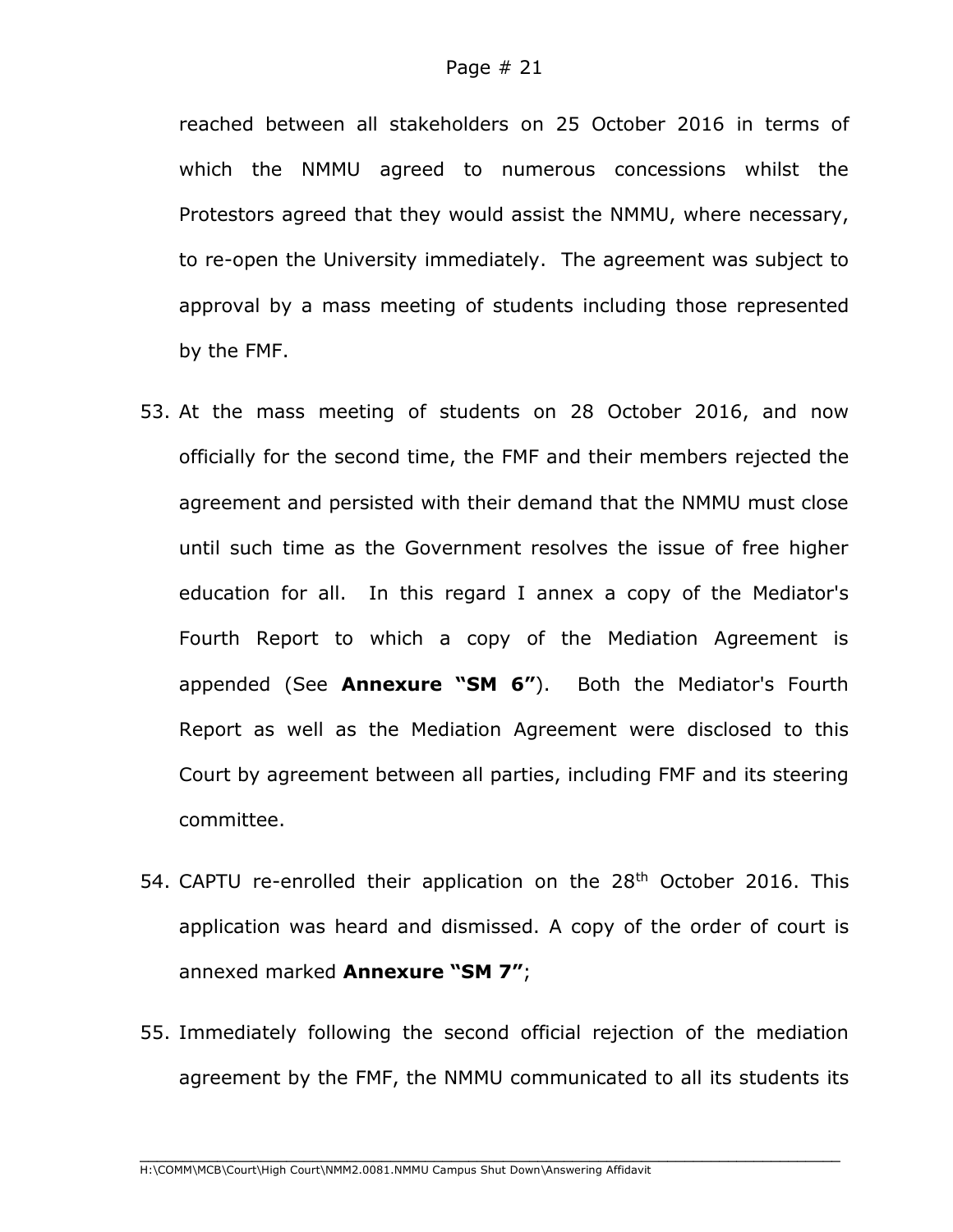intention to implement the Plan, with immediate effect **(See Annexure "SM 8")**. The NMMU had no remaining options. The NMMU was and remains committed to completing the 2016 academic year. It had explored all available options and alternatives to finding a solution. The only remaining option to the NMMU was to adopt a multi layered tuition programme that essentially moves tuition away from the traditional centres of learning, decentralises tuition and in so doing ensures that it is not possible for the Applicants to disrupt learning activities. A failure to implement the plan would result in 27 000 students not being able to complete the 2016 academic year.

### 56. **The Plan**

- 56.1 I stress that the Plan is not an "e-learning programme" as contended by the Applicants. The Plan can more accurately be described as a blended learning approach, comprising various different components. These components include, inter alia:
	- (a) The decentralisation of lecturing and test facilities off campus to facilities secured by the municipality and members of the business community;
	- (b) The substitution of scheduled tests with continuous assessment programmes;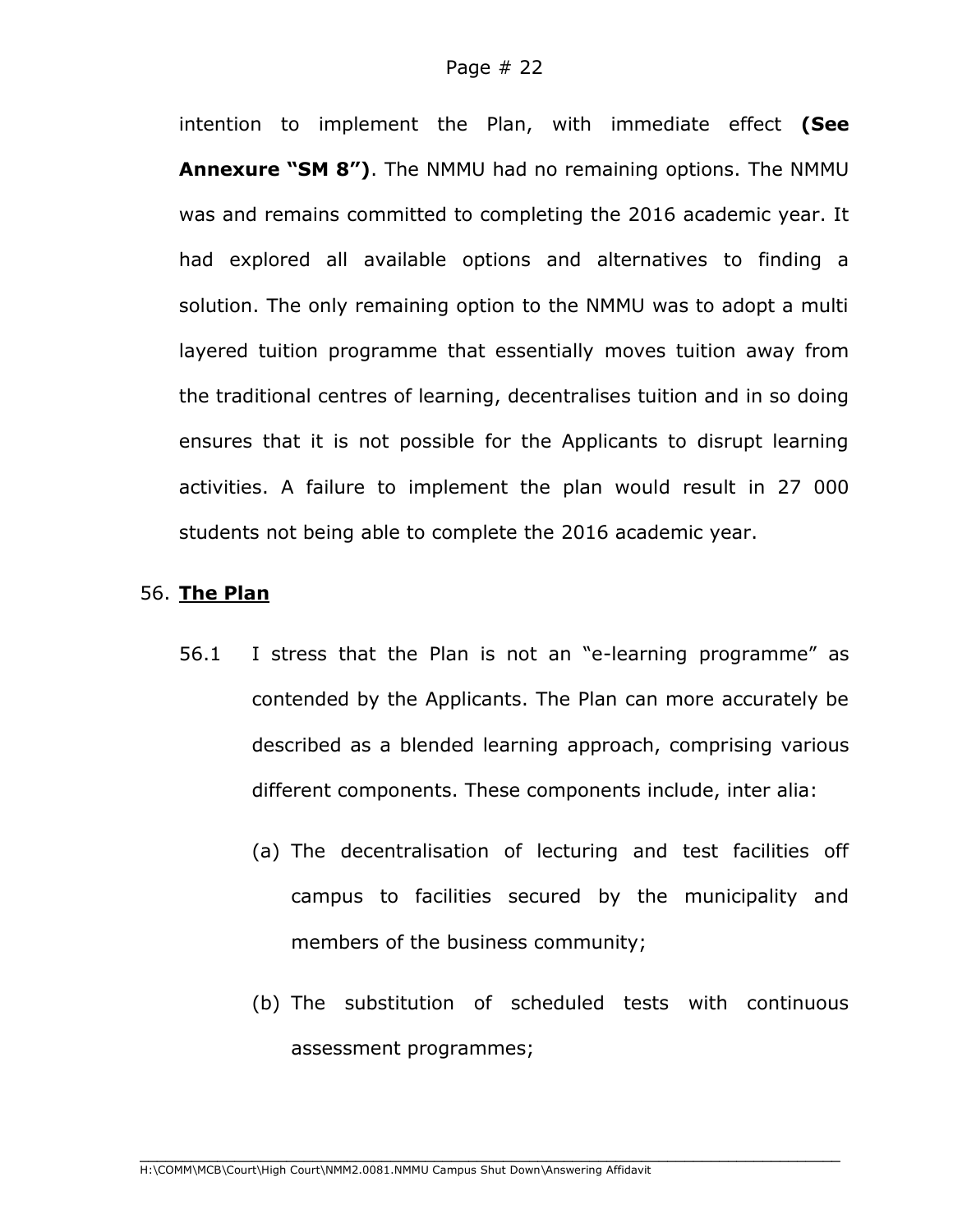- (c) Extensive student support, security and logistical arrangements;
- (d) Moving examination dates and affording students an opportunity to write examinations either during December, or January, in whatever permutation the students may elect.
- 56.2 Protect actions linked to the #FeesMusFall Movement have resulted in NMMU being shut down since 20 September 2016. At that stage:
	- (a) 10 of the 14 weeks of the semester modules had been completed;
	- (b) all third term modules were complete and only needed to be examined in November
	- (c) two to three weeks of the seven to eight week fourth term modules were completed, leaving three to four weeks remaining for completion;
	- (d) in the case of block release modules, on average six to eight hours were needed to complete the modules; and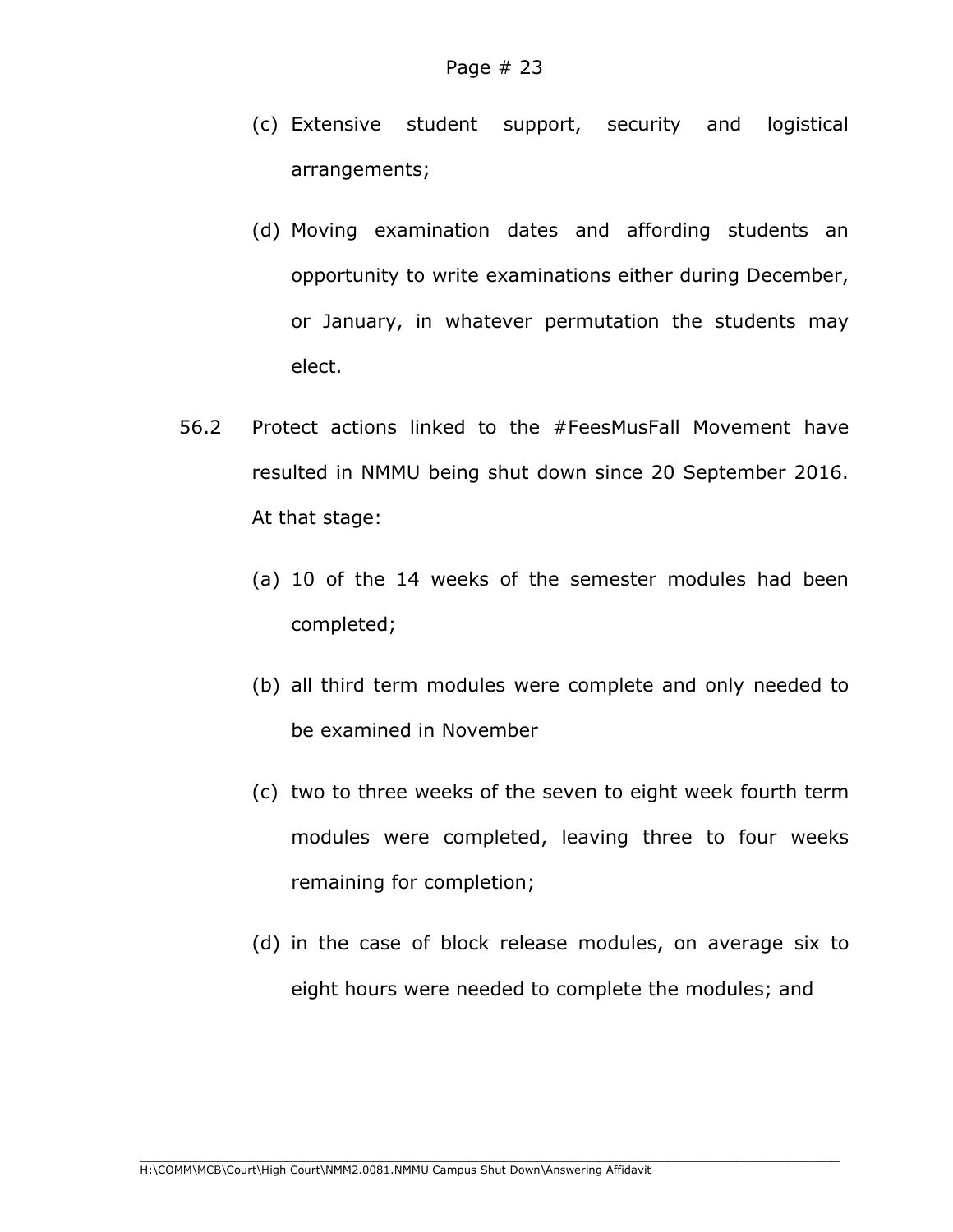- (e) the interruption commenced some four weeks before the examinations were due to start. This meant that there was two to three weeks of teaching and assessment work left, followed by one to two weeks of revision before the NMMU year-end exams were due to commence.
- 56.3 The Plan was thus designed to cover a period of less than 30% of the second semester that remained incomplete when the protest action commenced.
- 56.4 The overarching guiding principles driving the Plan are the following:
	- (a) The NMMU will complete the academic year in 2016 or at the start of 2017.
	- (b) All the faculties assessed the critical teaching, learning and assessment work needed to complete their modules, and then completion plans were developed, documented and approved by senate.
	- (c) From 1 November 2016, a multi-layered teaching and learning strategy was adopted to complete the academic work needed to complete second semester modules. In this regard the following: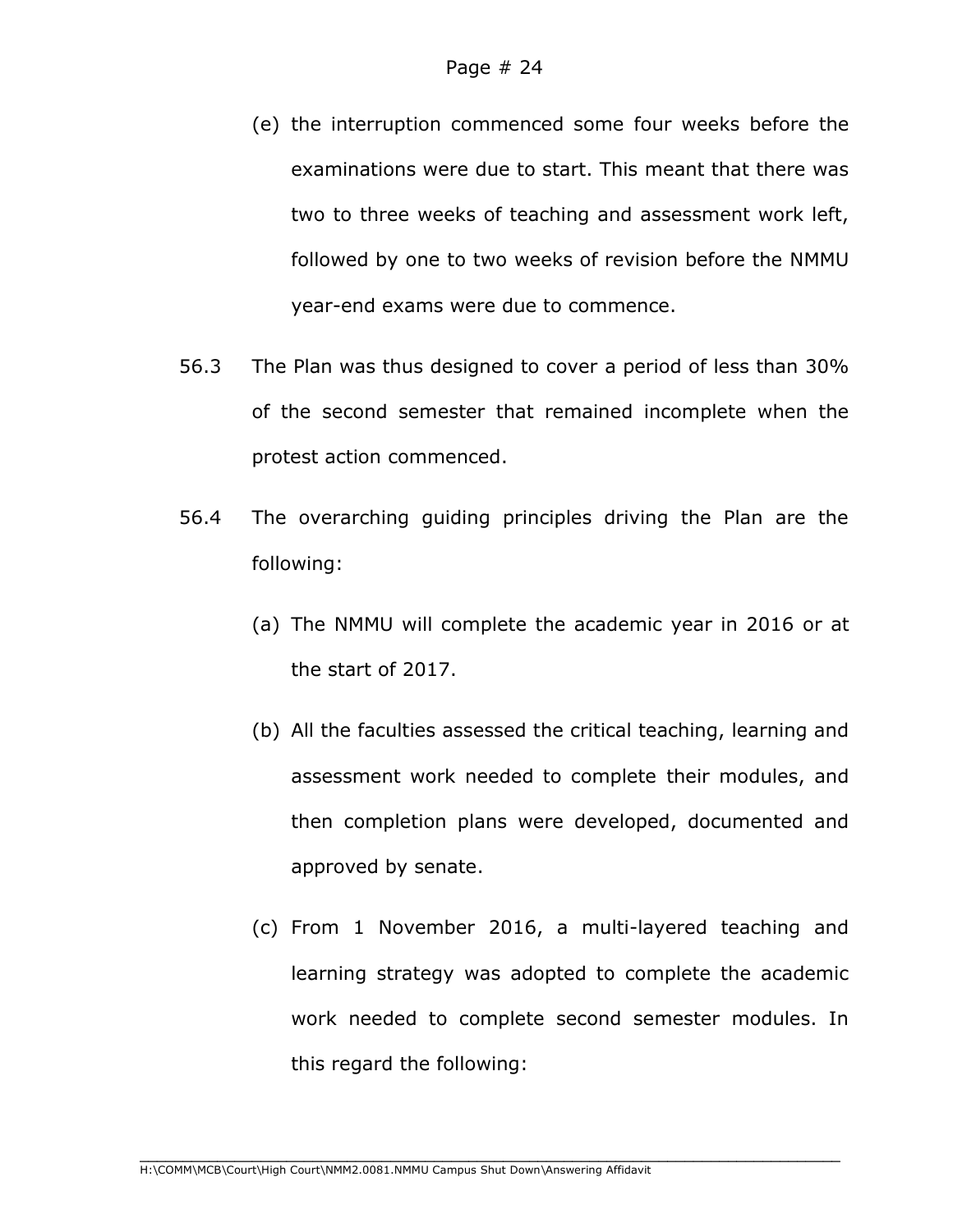- (i) Key to the Plan is that teaching and learning takes place anytime, anywhere. As NMMU could not complete the remaining academic activities in its classrooms, more time was dedicated to facilitating learning online, coupled with reduced face-to-face teaching, learning and assessment opportunities conducted largely off campus. In relation to some campuses, tuition continues on campus.
- (ii) 1200 of NMMU's modules already had active online e-learning sites on our Moodle Learn LMS e-learning platform ("Moodle"). Since the shutdown, an additional 280 modules were developed. Academics received training in and ongoing support for online learning, how to develop and resource materials, etc. Guidelines were prepared for and communicated to students on how to access Moodle. Tips were provided to enable students to derive maximum benefit when learning online.
- (d) Arrangements were made for increased access to computers and connectivity in a range of places throughout the NMBM.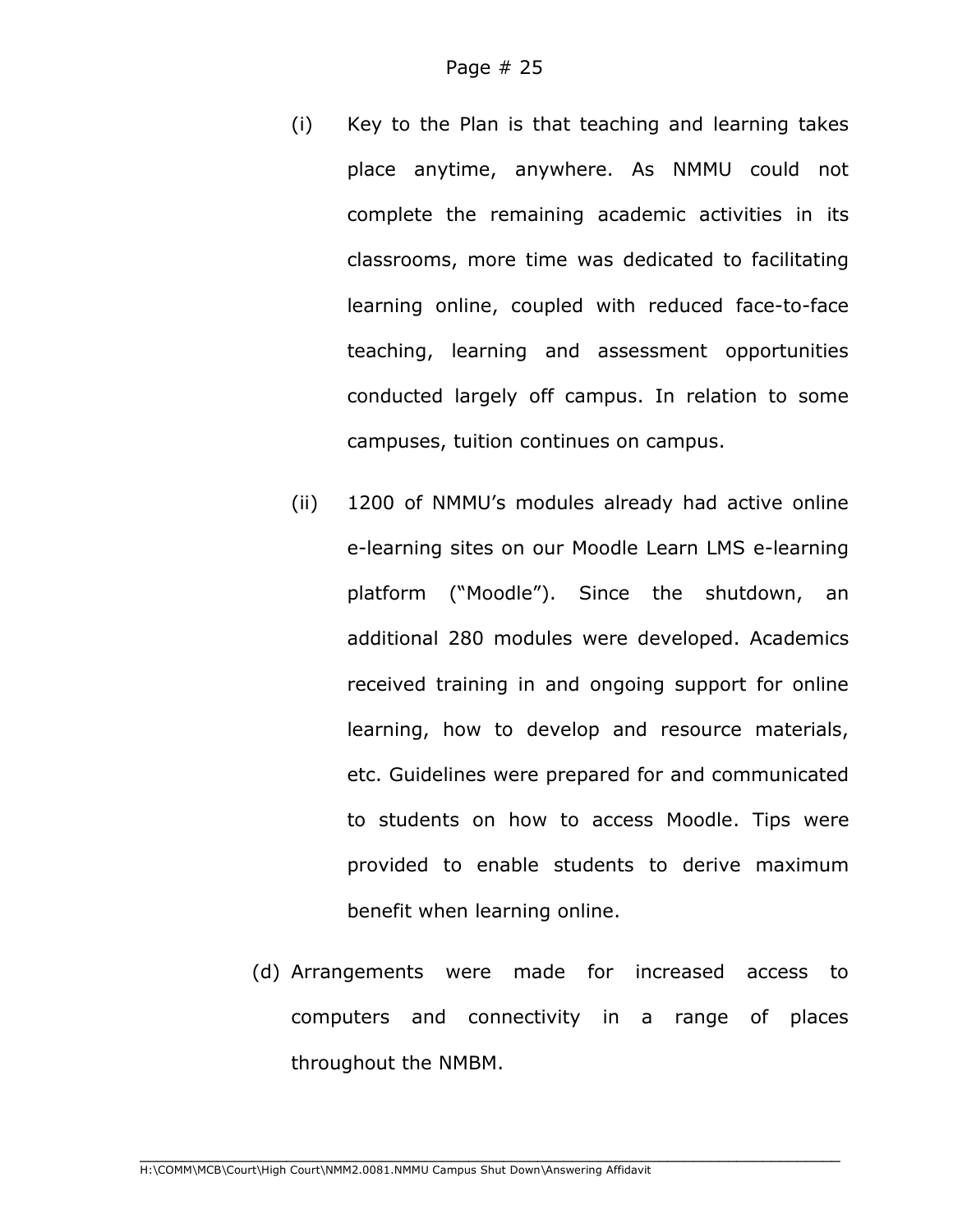- (e) 11 NMBM libraries were equipped with free NMMU Wi-Fi access and, in some instances computers. These libraries are:
	- (i) Uitenhage Library;
	- (ii) Kwanobuhle Library;
	- (iii) Motherwell Library;
	- (iv) Zwide;
	- (v) Algoa Park Library;
	- (vi) New Brighton Library;
	- (vii) Korsten Library;
	- (viii) Newton Park Library;
	- (ix) North End Library;
	- (x) Linton Grange Library;
	- (xi) Walmer Library.
- (f) NMMU's general computer labs on North Campus, 2nd Avenue Campus, Bird Street Campus and Missionvale Campus and the CSIR have been made available to students. These venues offer access to more than 450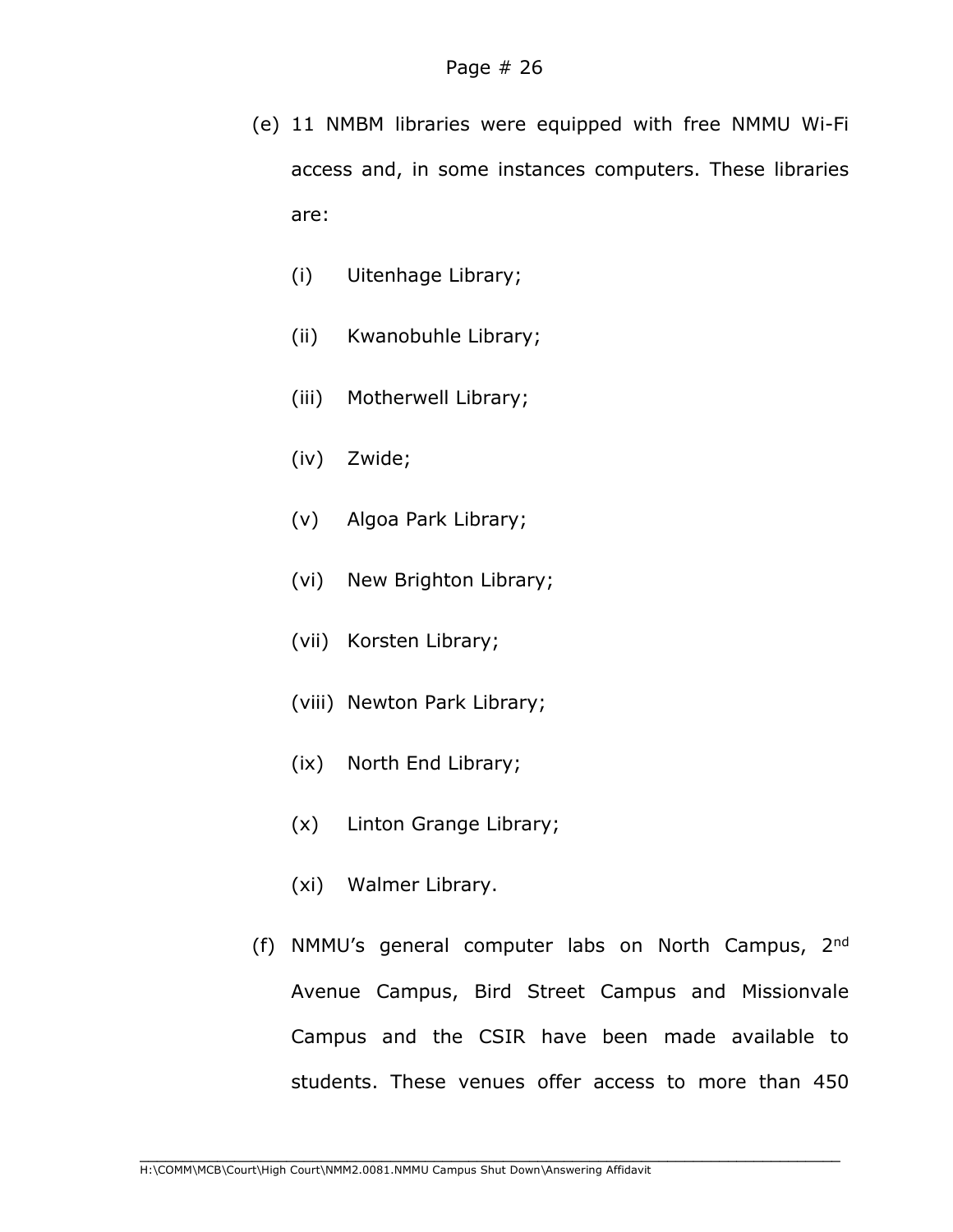computers and are fully secured with full time security staff and access control.

- (g) A 120-seater computer lab has been developed from scratch and fitted out at the Mandela Bay Stadium (the "Stadium").
- (h) The Stadium has been secured as the major tuition and examination centre. It offers significantly enhanced security to both students and staff. The security comprises high level access control, independent security staff, plainclothes policemen, close circuit TV and a Venue Operating Centre staffed fulltime by the SAPS;
- (i) The NMMU secured zero cost data access for students accessing the NMMU's online platform (which includes online library materials), from the various service providers;
- (j) The main off-campus venue for completion of the NMMU academic activities and exams is the Stadium. For this purpose the Stadium was transformed into a miniuniversity complete with lecture and test/exam venues, a computer lab, spaces for counselling and relaxation;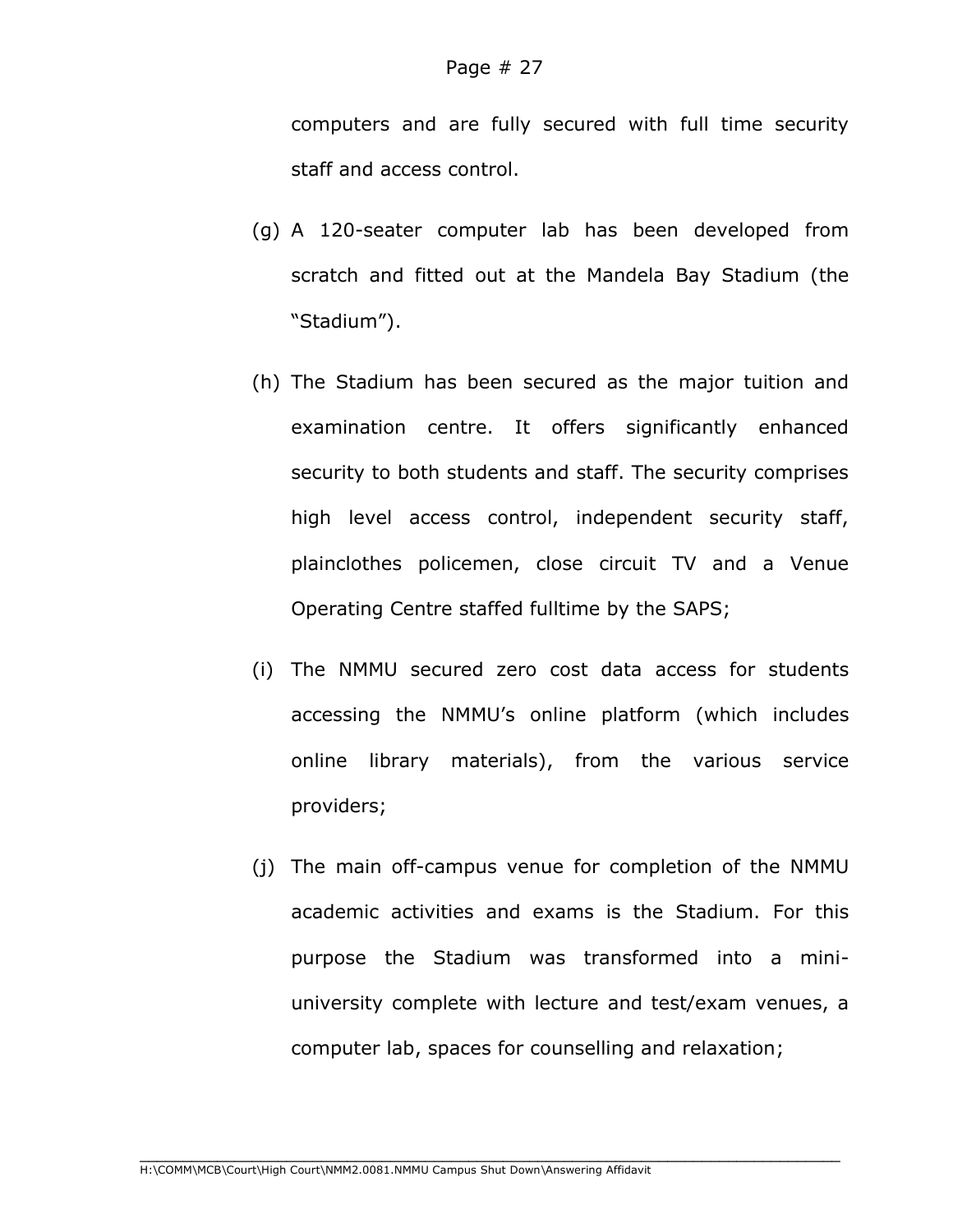- (k) Originally, some 1800 examinations were planned for the second semester examination period, prior to the protest action. In terms of the Plan, alternative assessment methods were employed, especially for non final year modules, thus reducing the need for examinations to approximately 790 examinations;
- (l) Most modules will have completed all the academic work needed by 18 November 2016, with a few completing the work during late November to early December 2016;
- (m) As work in some modules has been completed, examinations have started in these modules already and a number of examinations have been completed. Where work still needs to be completed in a module, examinations will commence on or after 25 November 2016 and will continue to 21 December 2016;
- (n) Students were given the choice to write exams in November-December 2016 or January-February 2017. This choice is not exclusive. Some examinations may be completed in 2016, and others during the beginning of 2017;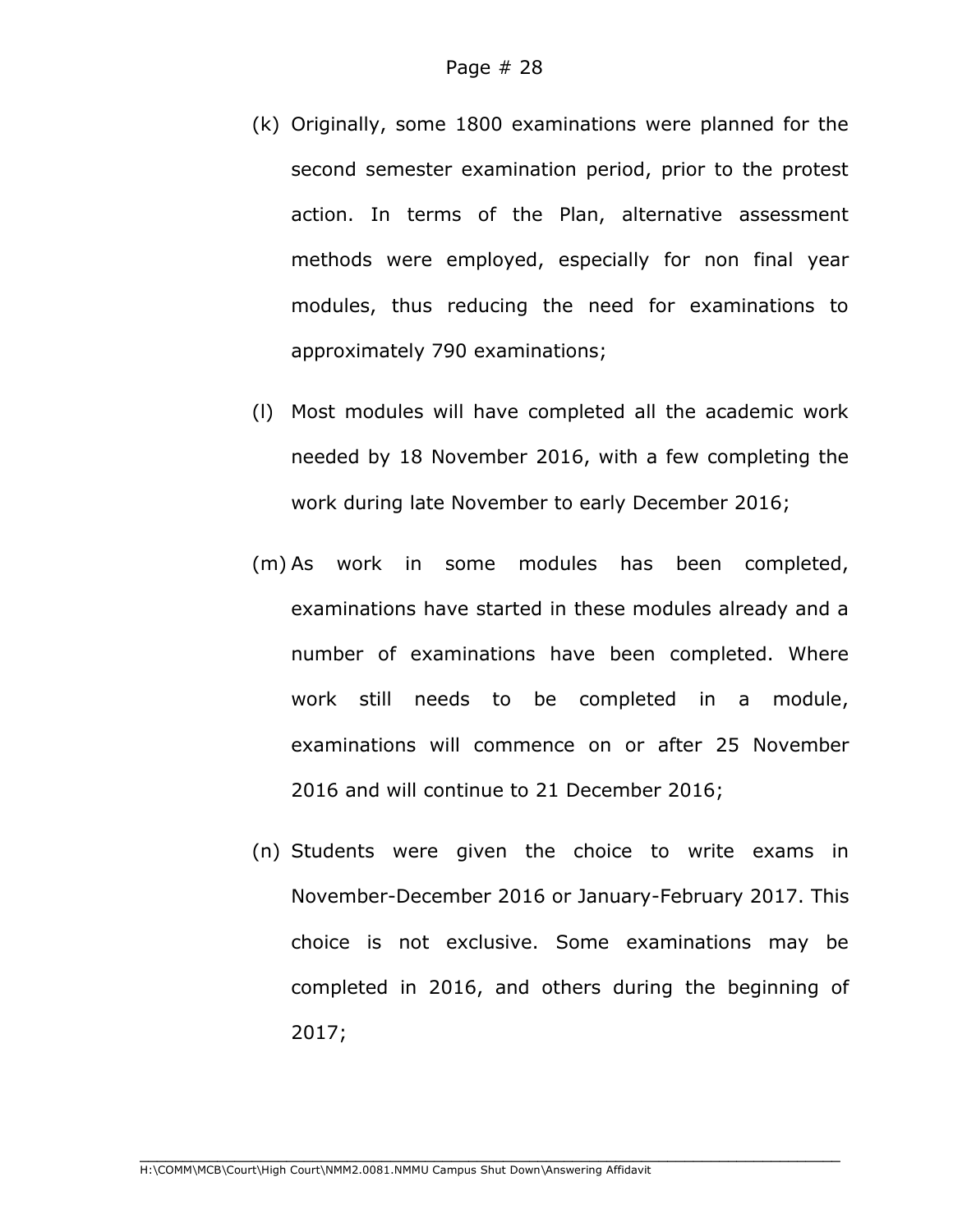- (o) Some deferred practical work (especially in the Faculty of Science) and assessments towards a class mark and special and re-examinations will be conducted in the January-February period.
- 56.5 NMMU sponsored transportation has been arranged for students to and from the Summerstrand campuses and the Stadium. Additional transport providers were secured, and additional routes were introduced to facilitate easy access to Students. The schedules are forwarded to students daily. A Copy of the daily transportation roster for busses and taxis respectively is annexed marked **Annexure "SM 9"**.
- 56.6 In relation to accommodation, the following:
	- (a) All NMMU residences remains open until examinations are completed, and in 2017 will open earlier when examinations commence. The residences are fully serviced and students will be provided with the normal catering benefits;
	- (b) In respect of students staying in NMMU accredited student accommodation off-campus, the NMMU has secured rights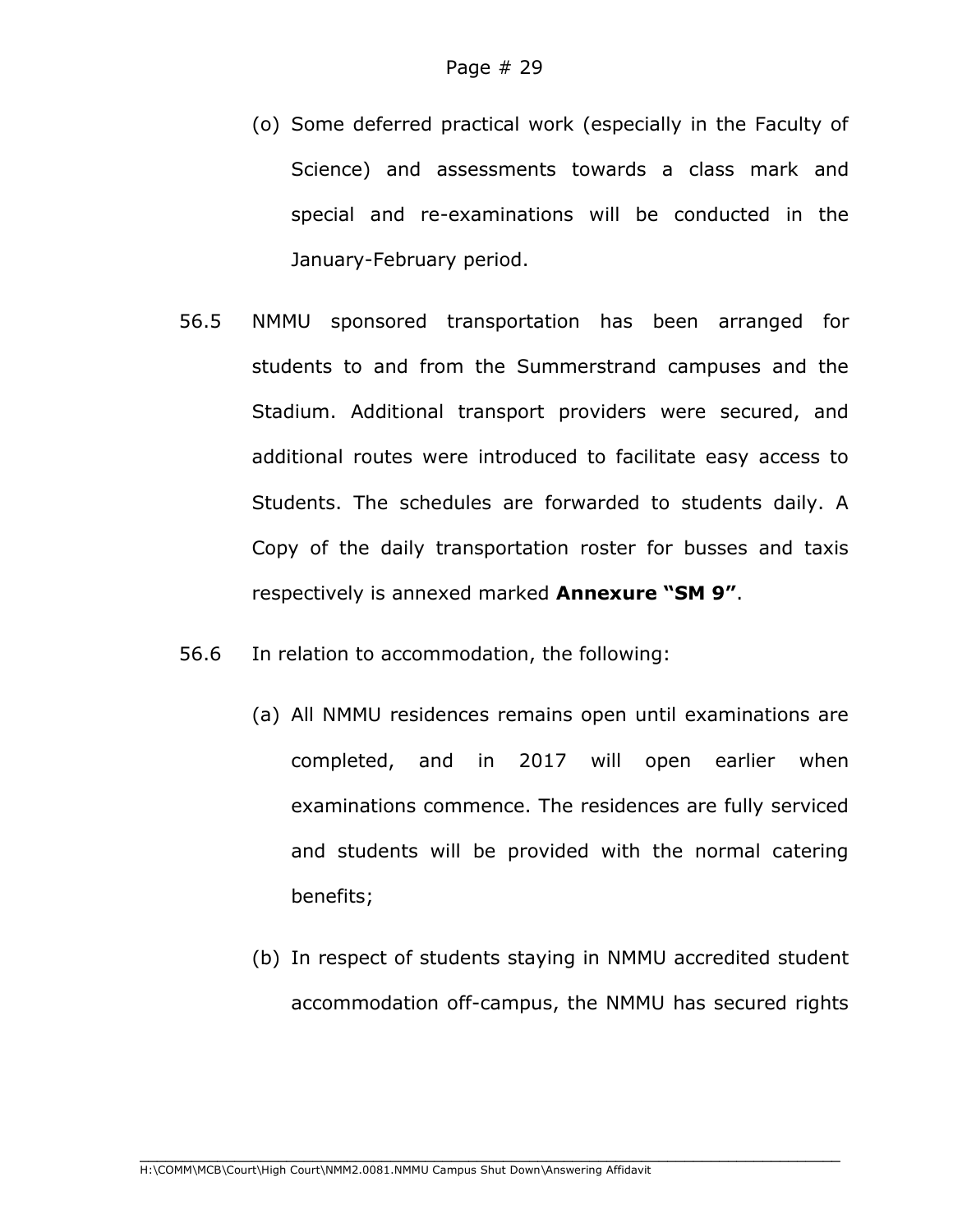for such students to remain in occupation for the duration of the applicable examination period;

- (c) In relation to students renting private accommodation that may expire, the NMMU is compiling a database of students requiring accommodation, and has embarked upon various initiatives aimed at alleviating any hardship that may result from the change in the academic calendar. To date, no needs are being identified and will be attended to through the best available means once a full needs analysis has been conducted.
- (d) All campuses (other than South) and the Stadium offers psychological counselling services to students and staff traumatised by the protest action.
- 56.7 Finally, by Friday 18 November 2016 the academic recovery programme, with one exception, will be completed in all material respects. The academic recovery program of all faculties will be completed by the end of November 2016. Examinations will commence on 25 November 2016.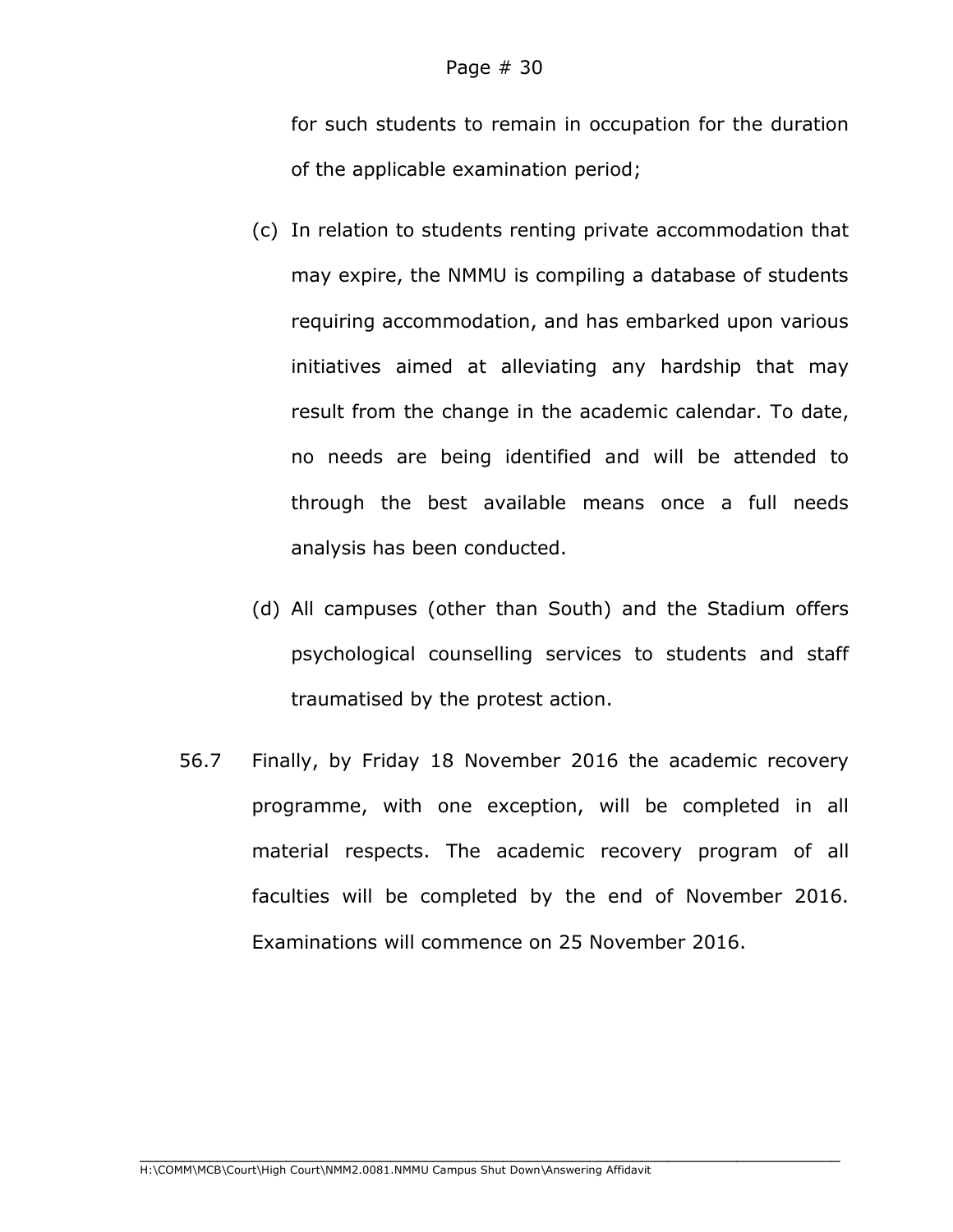#### **IN LIMINE - Status:**

- 57. It is contended on behalf of the NMMU that the application is fatally defective on the ground of non-joinder of the following parties:
	- 57.1 the Minister of Higher Education and Training.

#### 57.2 **the Protestors;**

- 57.3 CAPTU; and
- 57.4 The SAPS
- 58. It is a fundamental principle of law that all the parties with a direct and substantial interest in the proceedings and/or whose interests may be directly affected by the relief sought must be given notice of the proceedings.
- 59. It appears from the Applicants' founding affidavit and this Answering Affidavit that the above mentioned non-joined parties have a direct and substantial interest in these proceeding and that these parties should have been joined. Furthermore, the nature of the issues arising and rights implicated in these proceedings are so inextricably linked that the relief sought cannot be granted insofar as it deals only with the rights and obligations of the Applicants and the First and Second Respondent.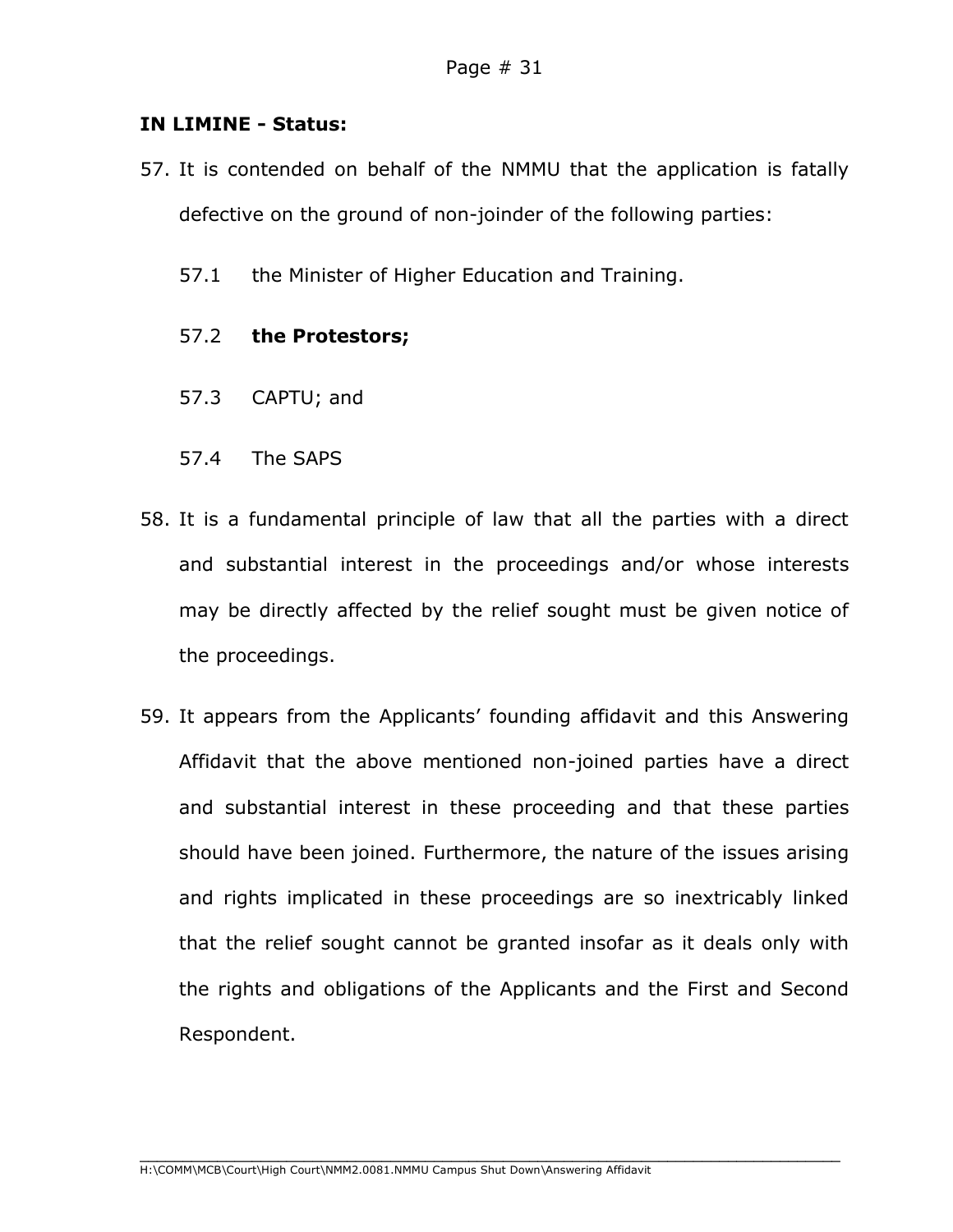The Applicants have failed to give notice and/or join the above mentioned parties and as such the Honourable Court is not in a position to grant the relief sought. In the circumstances the application is defective and stands to be dismissed for this reason.

## **IN LIMINE – Legal Entity:**

- 60. The First and Second Applicants are, respectively:
	- 60.1 Fees Must Fall (NMMU);
	- 60.2 The Fees Must Fall Steering Committee.
- 61. The Deponent to the Founding Affidavit and the Third Applicant, Sudenie, however fails to describe:
	- 61.1 The nature or legal status of the First or Second Applicants;
	- 61.2 Where any of the the Applicants reside, or the address from which they conduct business;
	- 61.3 Whether the Application is being brought:
		- (a) by the Third to Twentieth Applicants, in their representative capacities as members of the Second Respondent, being the members of the Steering Committee of the First Applicant; or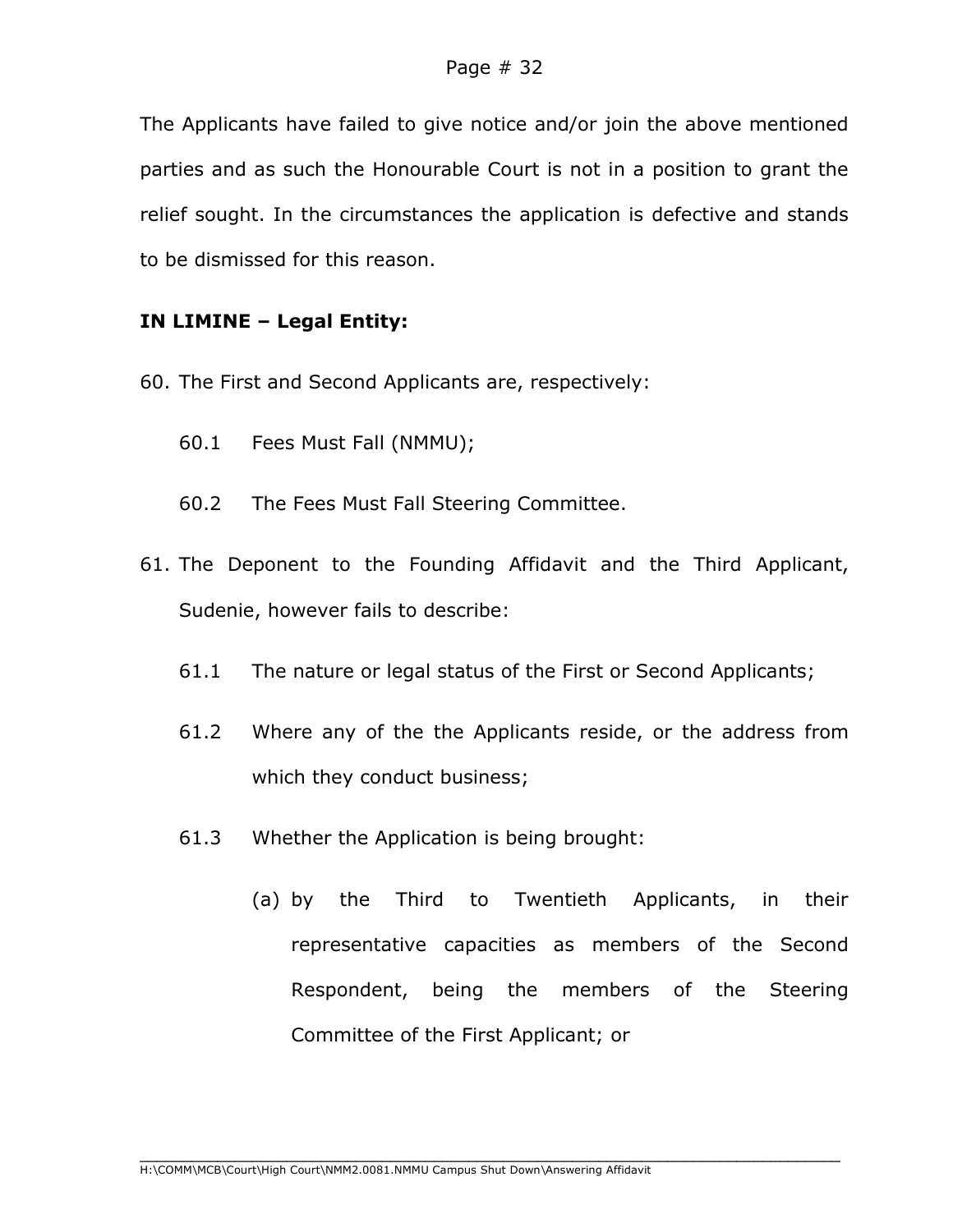- (b) In their own personal capacities, in addition to the application by the First and Second Applicants.
- 62. If the Application is not being being brought by a recognised legal entity, this Application is fatally defective (at the very least insofar as the First and Second Applicants are concerned), in that Sudenie has failed to establish a status recognised in law for purposes of instituting action in the High Court. In the result, and at best for the Applicants, the application is brought by the Third to Twentieth Applicants litigating in their own capacities.
- 63. However, Annexure E to the Founding Affidavit purports to be the mandate from which Sudenie derives her authority to depose to the Founding, on behalf of the Applicants. This resolution states that the *"students have disposed Zolisa Marawu and Gretchen Sudenie and the #Fees Must Fall Steering Committee member* (sic) *to stand as Applicants of the Interdict and submit Confirmatory Affidavits to the Court on behalf of the concerned students"*.
- 64. It follows that the intention was for FMF to bring the Application, not the Second to Twentieth Applicants. Their involvement is merely to confirm, as members of the steering committee, that they are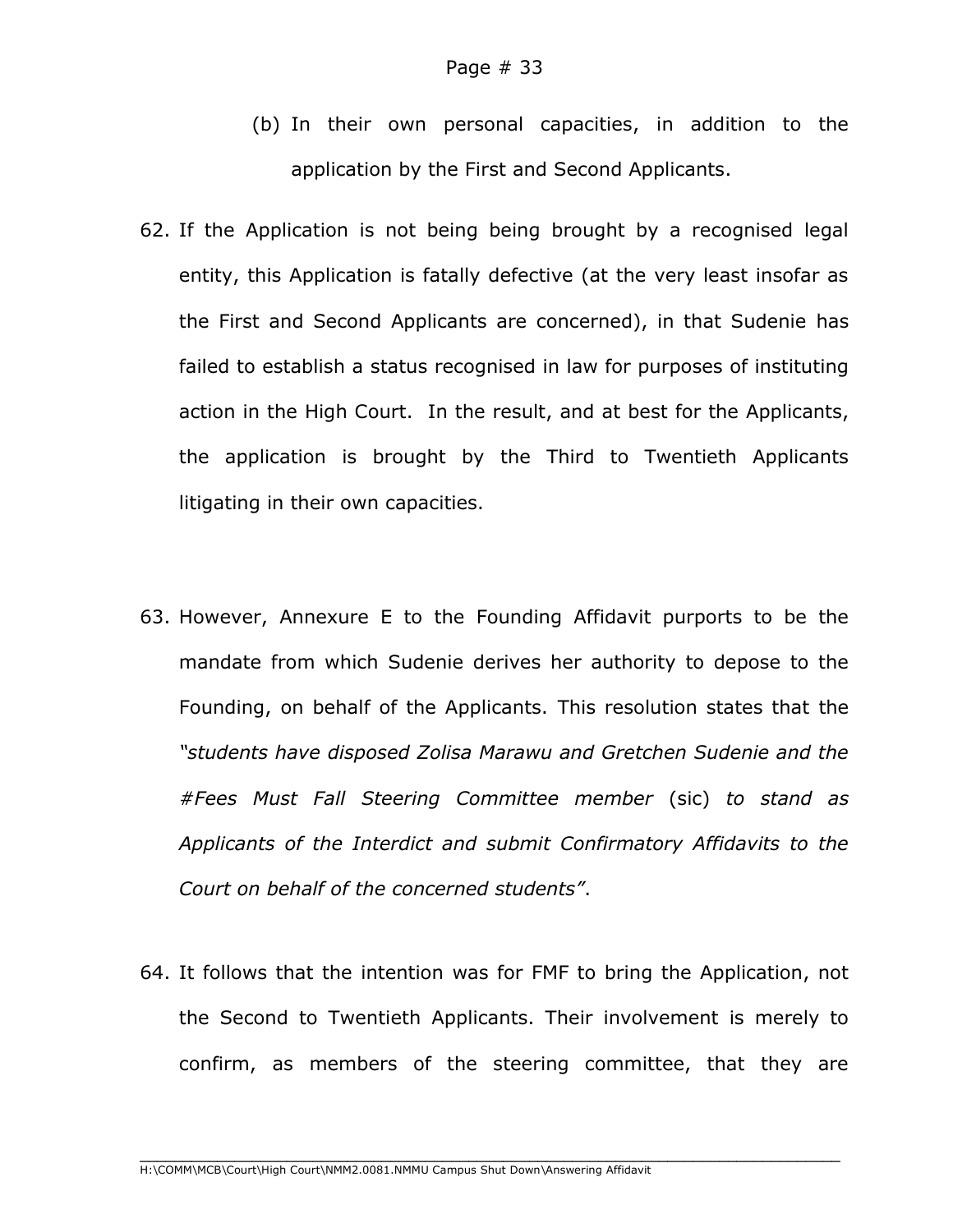authorised to bring the application. Essentially all the Applicants are to be treated as a single unit representing the First Applicant.

65. It thus follows that, if the First Applicant is not a recognised legal entity capable of suing and being sued in a Court of Law, the Second to Twentieth Applicants will suffer from the same fatal shortcoming, justifying this Honourable Court to dismiss this Application on this ground alone.

## **IN LIMINE – Mandate:**

- 66. The Applicants contend that they were authorised in a mass meeting held on 2 November 2016 to bring this Application. In this regard the following:
	- 66.1 Annexure "E", annexed in support of the claims made by the Applicants, refers to a meeting on 1 November 2016 not 2 November 2016. It is thus uncertain whether this meeting is the same meeting to which reference is made;
	- 66.2 The Minute is not signed, and thus is questionable as to whether it is a valid Minute;
	- 66.3 Reference is made to attendance by some 150 to 200 students, but no Attendance Register is annexed. Again, it is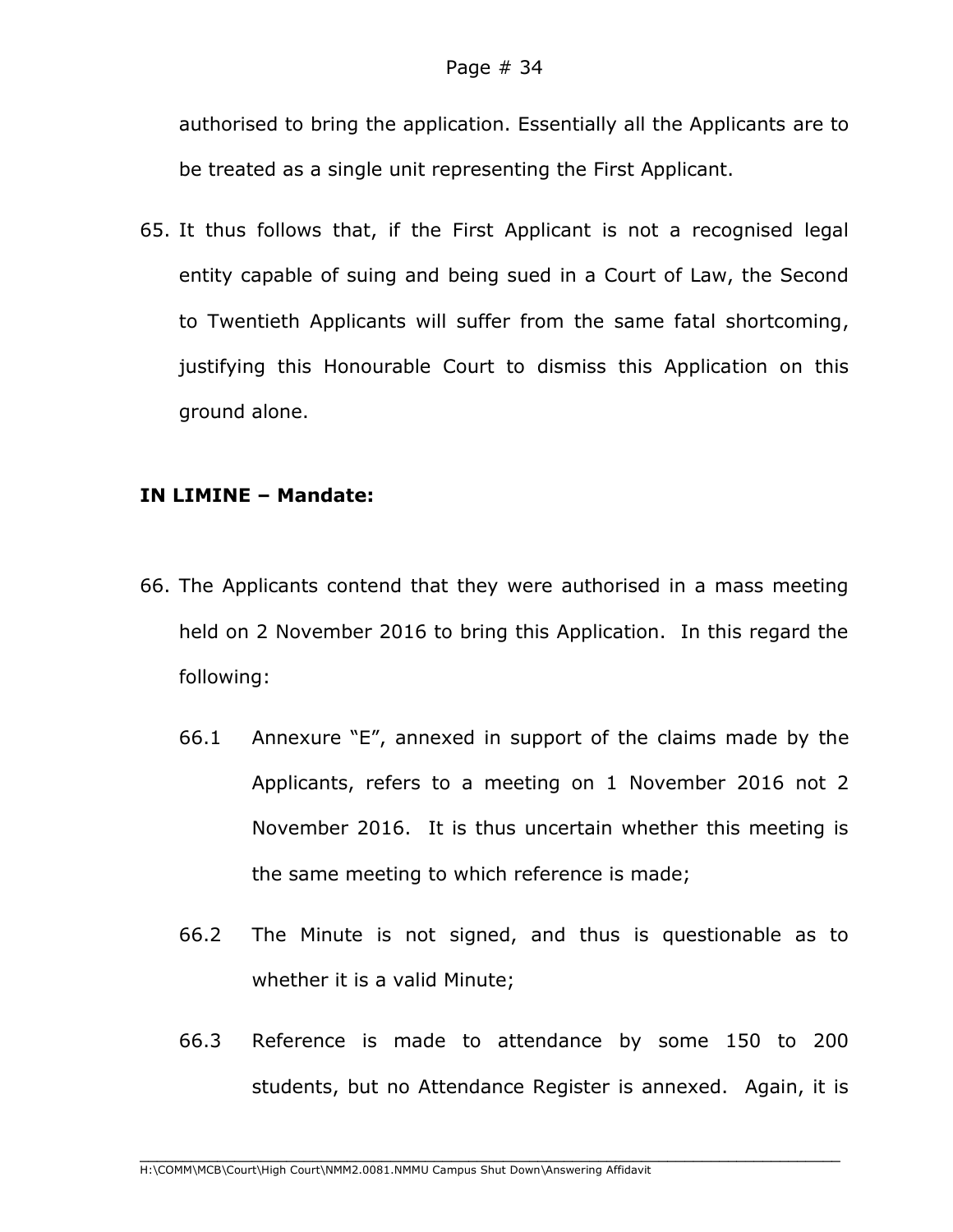respectfully submitted that, under these circumstances the entire Minute is to be treated by this Court with great circumspection.

- 67. The Applicants claim to be representing *"over 1000 students spread across the University faculties"* that have signed a petition. The Applicants lament their alleged challenges that made it *"impossible for the majority of NMMU students to reside in the townships and remote areas across the country to sign this online petition"* and submits (presumably) that the lack of petition support is due to the alleged challenges and not from a true lack of support of their cause. In this regard the following:
	- 67.1 Despite claiming that an online petition was signed by over 1000 students, no such petition is annexed to the papers. It is respectfully submitted that such a petition simply does not exist;
	- 67.2 The nature of the protest and the content of the petition document is not disclosed to this Court. To the extent that 1000 students indicated their support (and it is respectfully submitted that no such support has been established), it is not known what cause the students are supporting, and what mandate the petition accorded the Applicants. In this regard I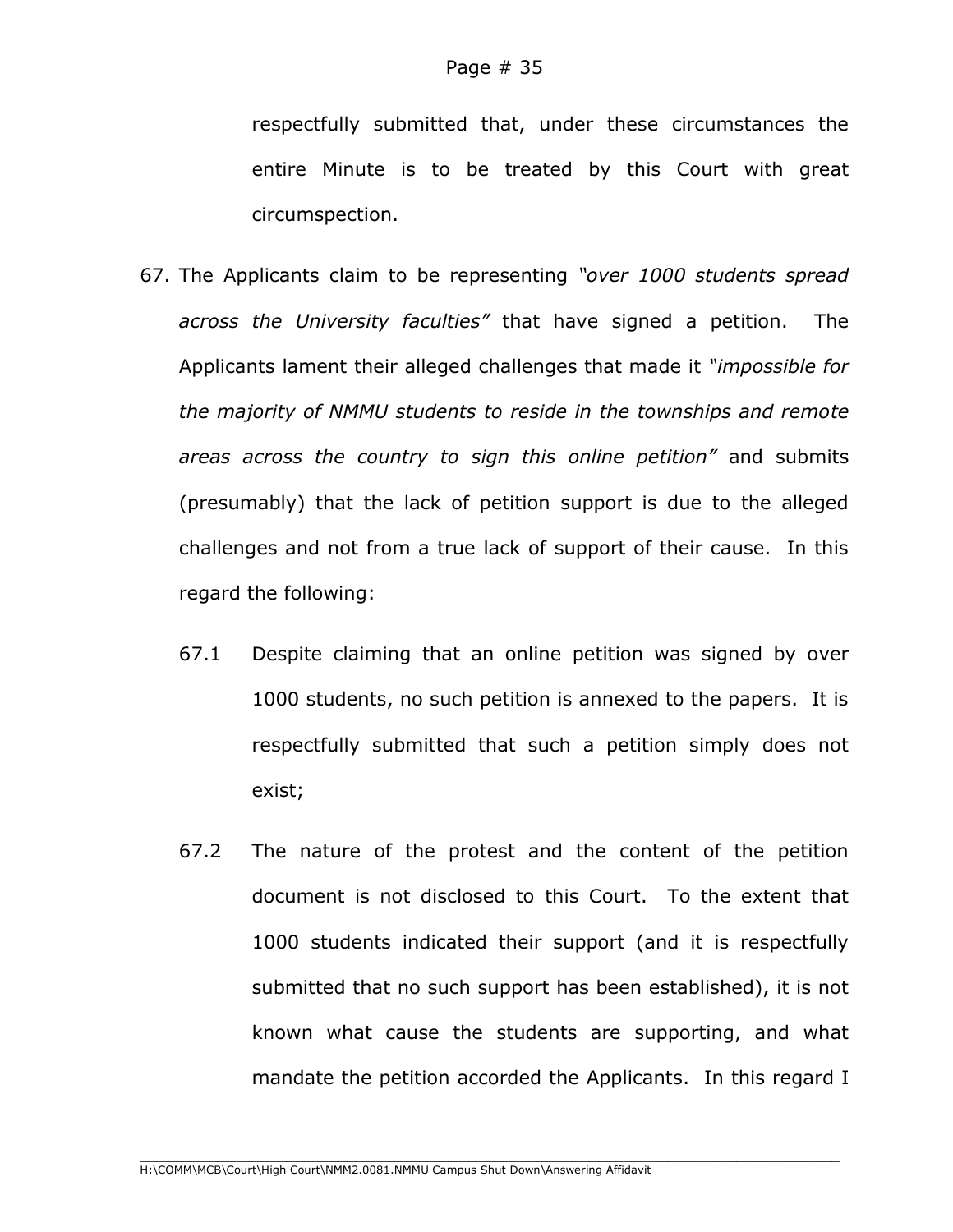annex (see **Annexure "SM 10"**) extracts from the Applicants' Facebook page on social media reflecting the response by numerous students to the Applicants' conduct and activities. A simple overview of this extract will reflect extensive, widesweeping disdain of and resistance to the proposed actions by the Applicants.

- 68. If the Applicants were to represent the interests of the constituency they claim to represent, they can only do so as a recognised legal entity or an association of persons, capable of suing or being sued in a court of law or by way of a class action. The Applicants have not established that they are doing so on any of these grounds.
- 69. In the absence of the Applicant being a recognised legal entity, the only alternative for the Applicants to gain locus standi is by way of a class action. No submissions in this regard appear in the founding affidavit
- 70. For these reasons it is respectfully submitted that the Applicants lack locus standi as:
	- 70.1 The First and Second Applicant are no more than a *"movement"* and are not capable of being recognised in law as litigants;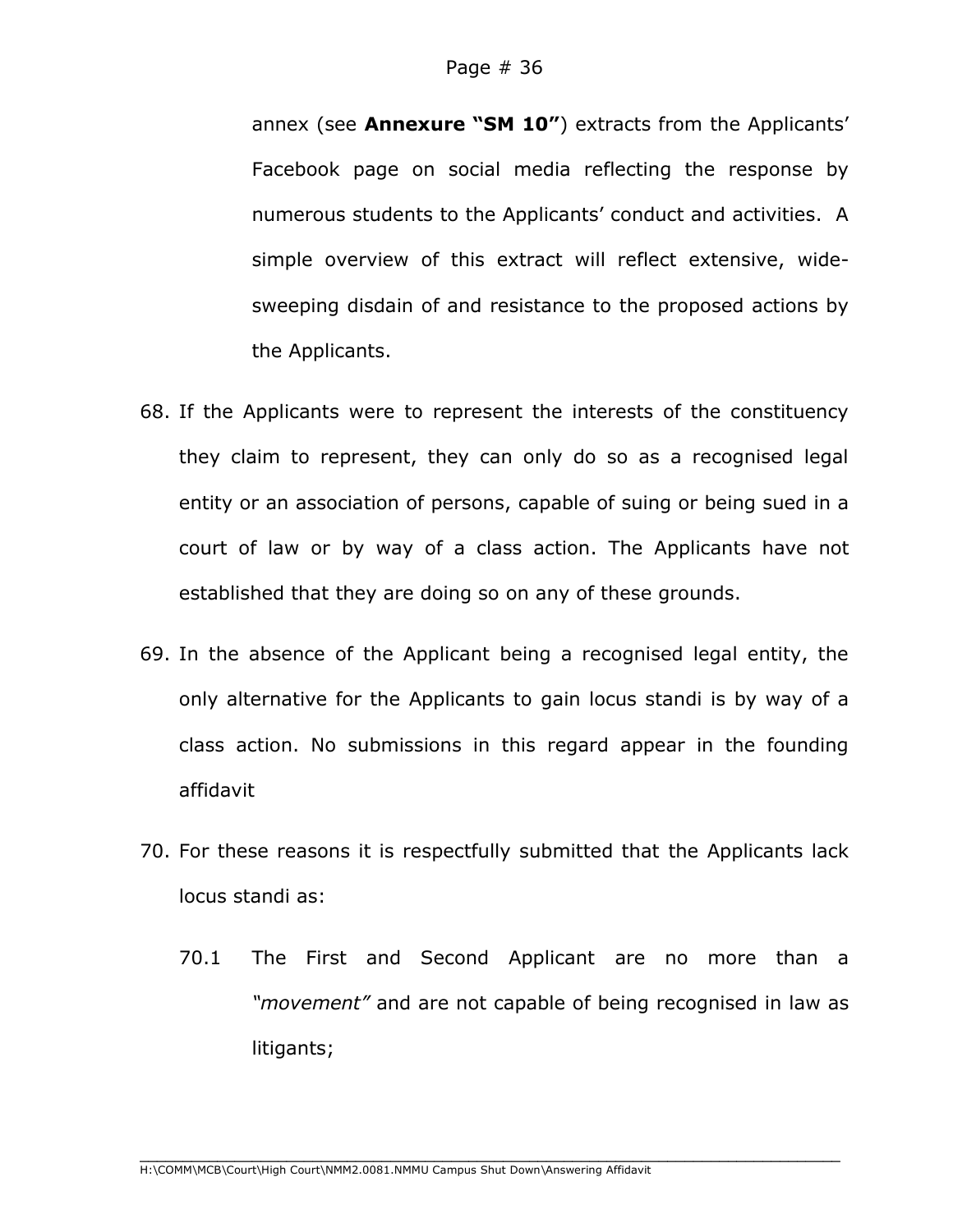- 70.2 The Third to Twentieth Applicants, constitute *"nominal"*  Applicants essentially supporting the First Applicant, and suffer the same fate as the First Applicant;
- 71. At best for the Applicants, and if the Third to Twentieth Applicants do not constitute *"nominal"* Applicants, they are simply representing their own interests and are not representative of anybody else;

#### **IN LIMINE – Urgency:**

- 72. As will appear from the chronology of events, all attempts at resolving the ongoing protest action failed on 27 October 2016 when, despite an agreement being reached during mediation meeting, all the internal demands of the protesting students (essentially being led by FMF), were rejected by a mass meeting of students. At this meeting, it was resolved that the protest action would continue until government resolves the issue of free education for all. This protest action inevitably entails the disruption of classes and intimidation aimed at forcing the closure of the NMMU.
- 73. Immediately following this resolution by the students, the NMMU communicated to all students its intention to implement the Plan, with immediate effect (See **Annexure "SM 8"**).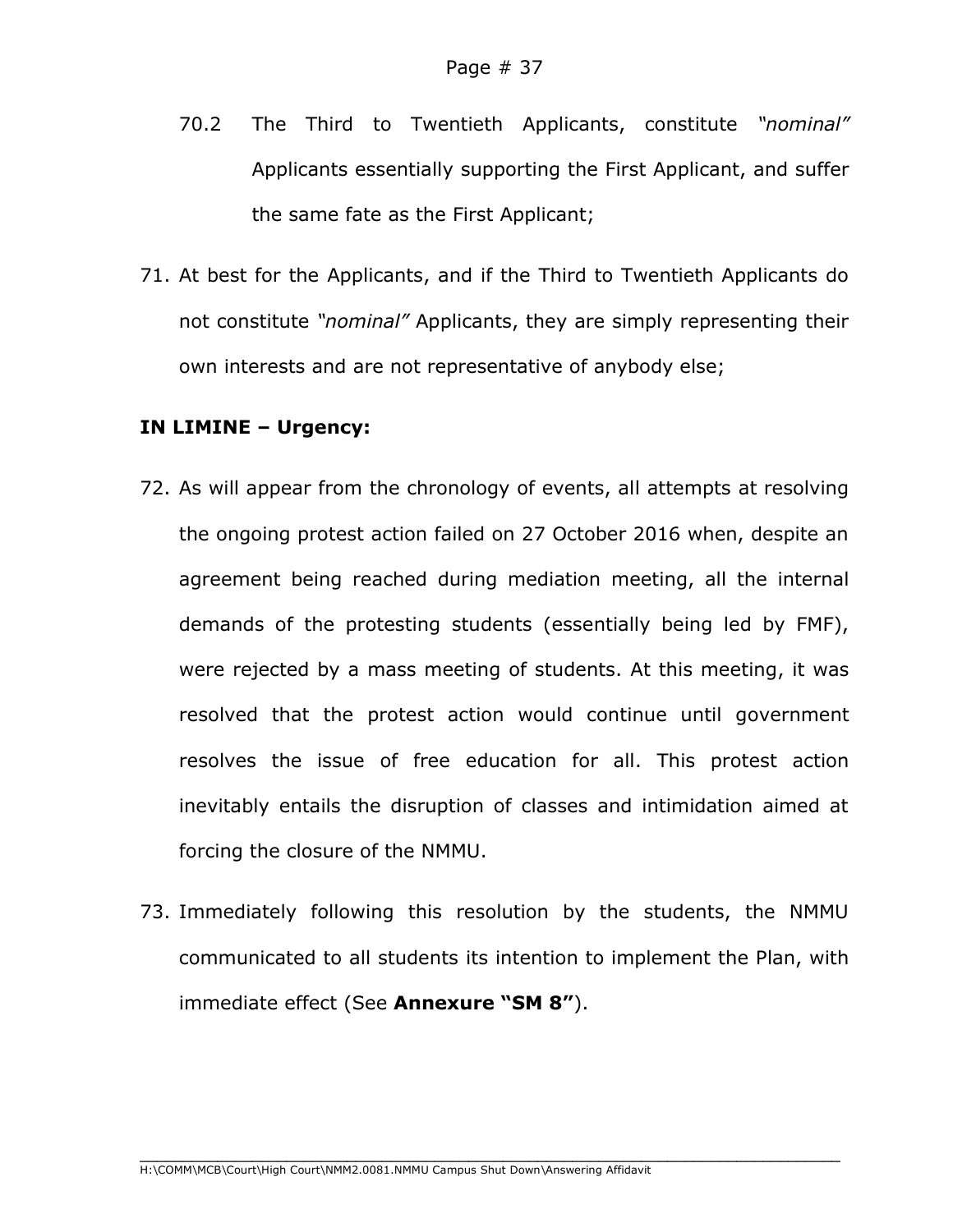- 74. Yet, despite having resolved on 28 October 2016 to continue with protest action, and having been informed of the NMMU's intention to implement the Plan, the Applicants delayed initiating this Application for almost 3 weeks until 12 November 2016, when papers were served on the NMMU on a Saturday morning. Thus the Applicants sat idle for two weeks before they launched this application, despite being aware of the Plan and its implementation.
- 75. It is therefore respectfully submitted that this Application is not urgent, and is being brought purely as part of an ongoing plan by the FMF in an attempt to ensure that the NMMU academic activities for 2016 are not completed.

#### **IN LIMINE – No Alternate Remedy:**

76. I am instructed that an applicant for a final interdict must show a clear right; an injury actually committed or reasonably apprehended; and the absence of similar protection by any other ordinary remedy. I respectfully submit that the Applicants did not do so.

#### **IN LIMINE – No Alternate Remedy:**

77. The Applicants claim that *"there is no alternate remedy, but to obtain the necessary interdict from this Honourable Court, as members of the First Respondent are unwilling to desist from their approach and their*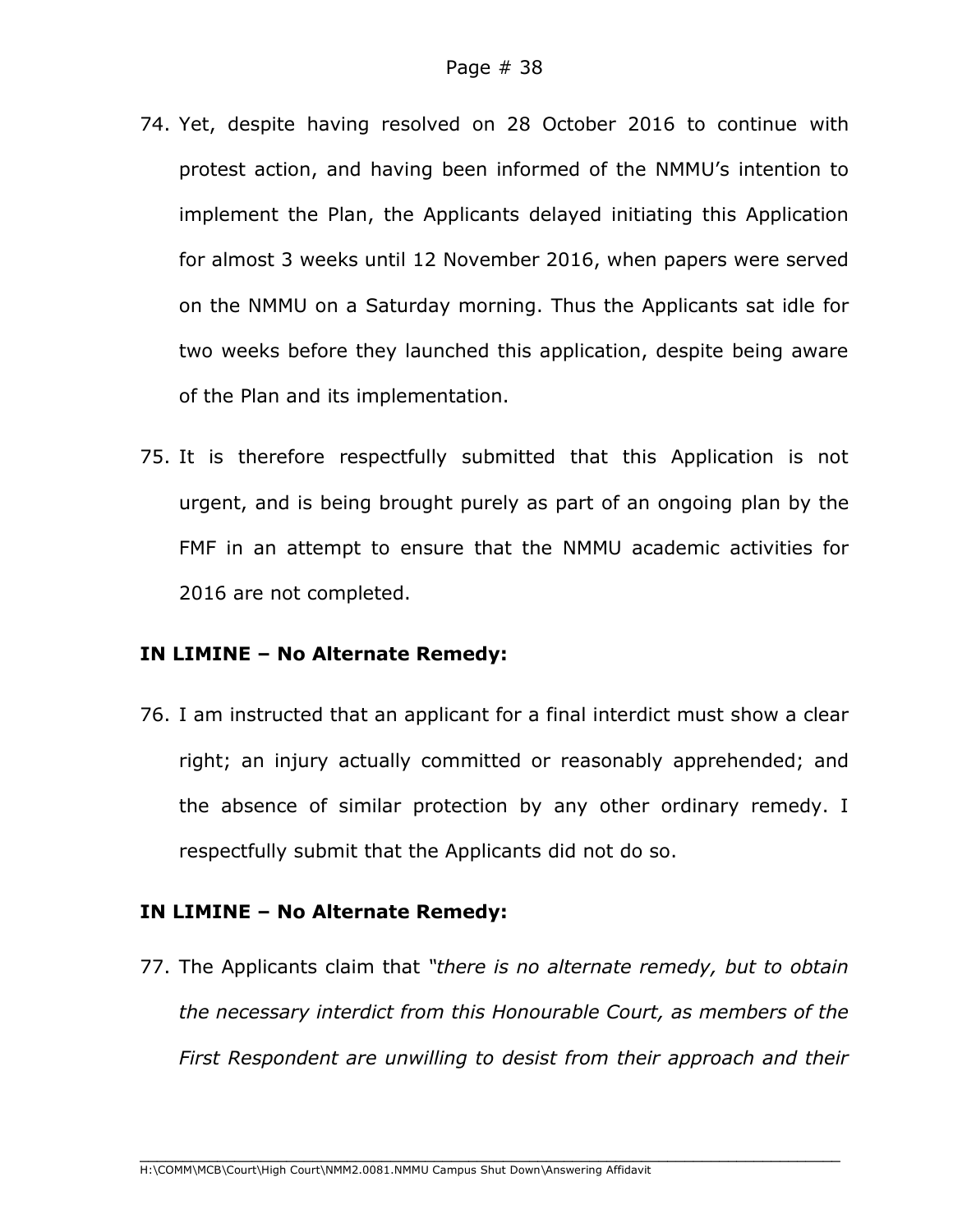*conduct"*. They advance no further support for this submission, and do not inform this Court of any alternatives that they have considered. It appears that the Applicants have simply elected the path that they believe will cause the most possible disruption to the NMMU, namely to seek the discontinuance of the implementation of the Plan. It is, with respect, not a coincidence that this course of action is perfectly aligned with the objectives of FMF, namely to force the closure of the NMMU and the non-completion of the 2016 academic year.

- 78. The NMMU contends that the Applicants are the authors of their own misfortune and that the Applicants are entirely in control of each and every alternate remedy. The Applicants simply choose not to avail themselves of such remedies. In this regard the following:
	- 78.1 The current undesirable situation at the NMMU campuses (and throughout campuses across the country) is a direct result of the protest action by the #FeesMustFall movement, a movement whose objectives the Applicants firmly embrace;
	- 78.2 As part of their protest action, the Applicants embarked on unlawful protest action, by intimidating students, disrupting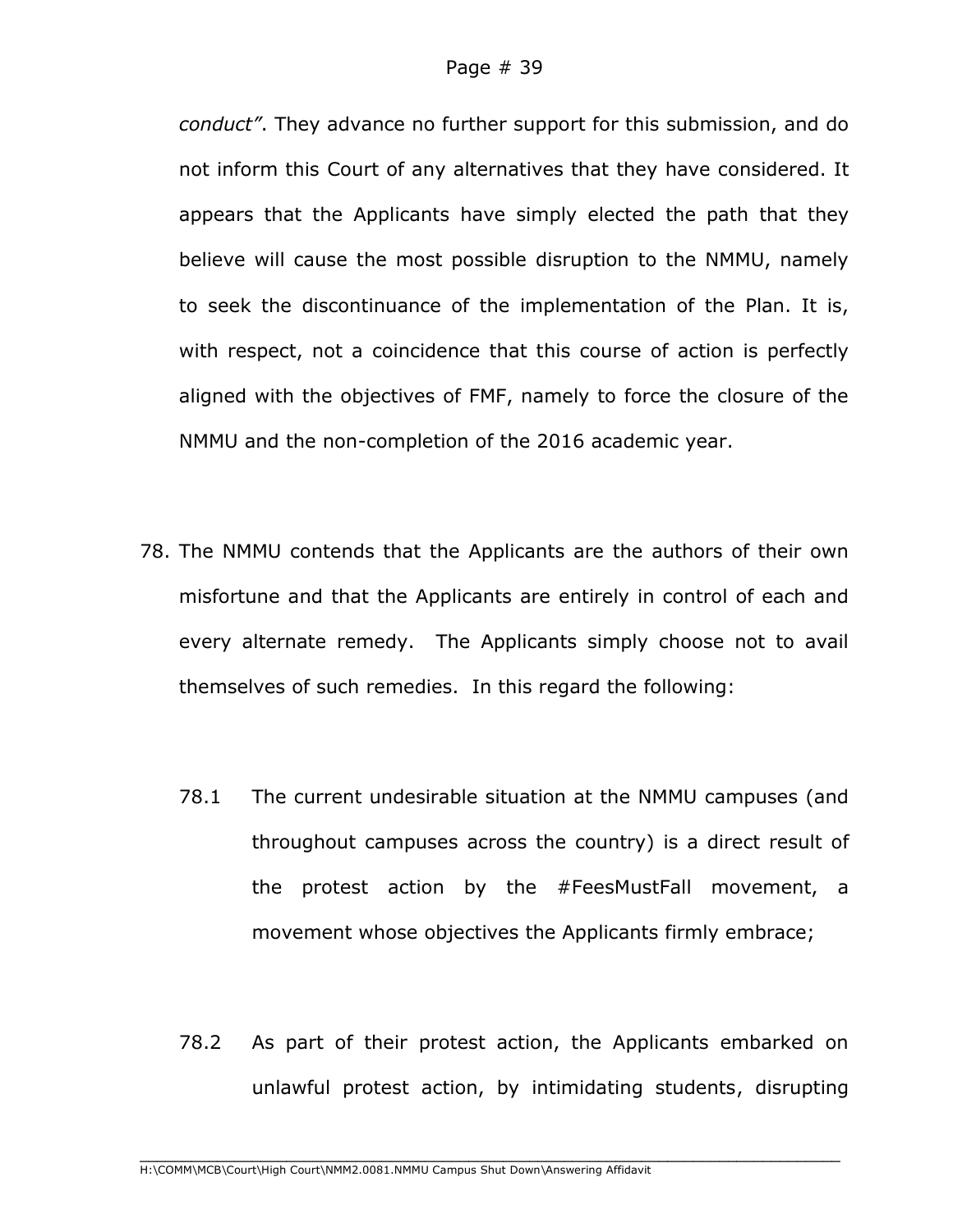classes, stoning vehicles, torching buildings and setting fire to parts of the NMMU Reserve. They did so with complete disregard for the safety of staff and students, and the rights, both constitutional and proprietary, of others;

- 78.3 In order to address the unlawful conduct by the Applicants, the NMMU sought and obtained an Interdict, adherence to which would have resulted in the restoration of normality to the NMMU campuses and allow for normal tuition to proceed on the NMMU campuses;
- 78.4 The Applicants completely disregarded the Interdict, continued with their protest action and escalated the violence on the NMMU campuses, thus leaving the NMMU with no alternative but to introduce the Plan;
- 78.5 If the Applicants had desisted from their unlawful contemptuous behaviour, academic normality could have been restored in its entirety, with the result that the Plan would have been abandoned and the alleged discrimination suffered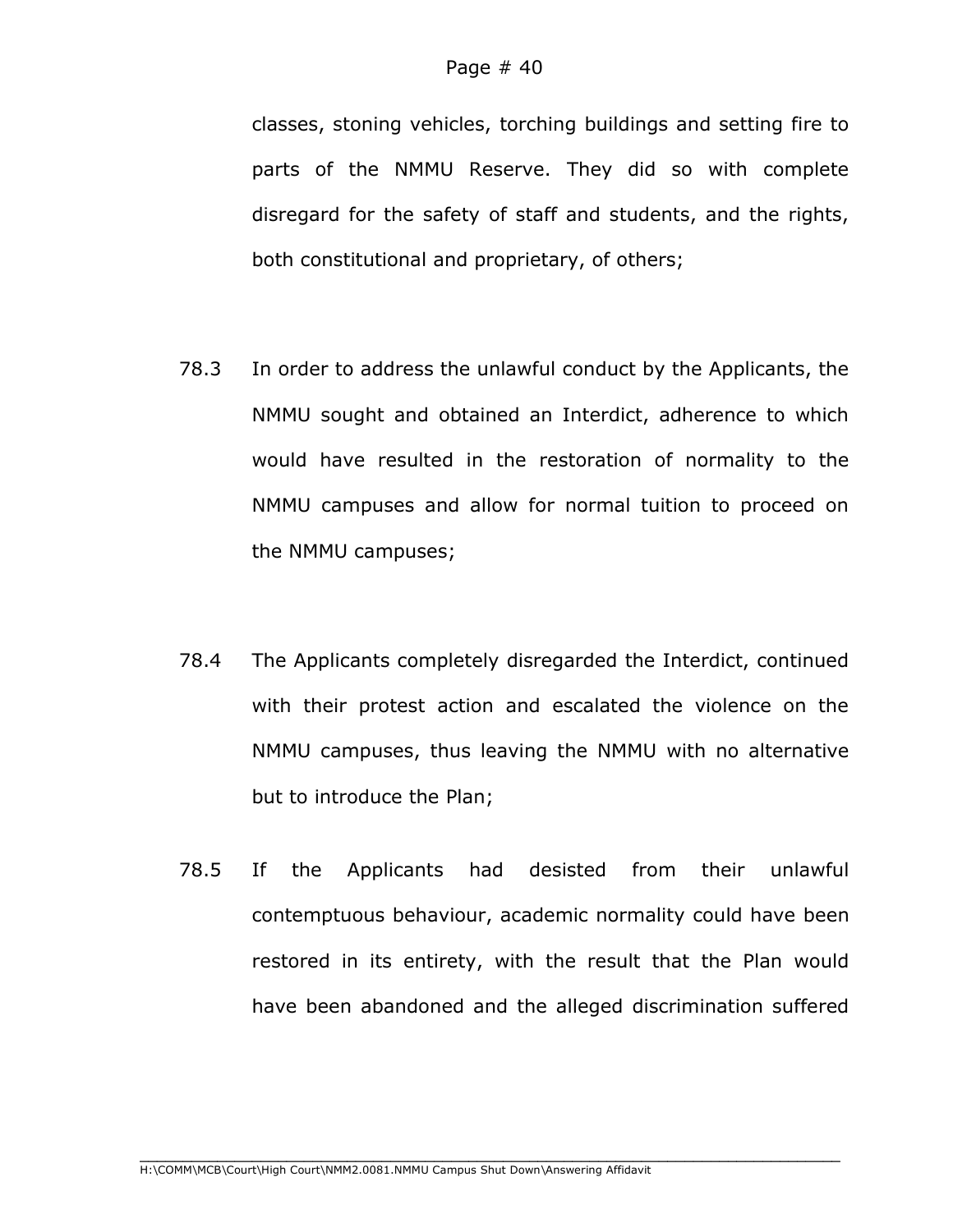by the Applicants as a result of the implementation of the Plan would have disappeared.

- 78.6 However, it seems that the Applicants believe that they are entitled to disregard all lawful alternatives, persist with their unlawful behaviour and yet appeal to this Court for assistance to secure its objectives by holding the NMMU and its students at ransom.
- 79. It is respectfully submitted that the Applicants had a lawful, effective remedy available to it that would address each and every alleged discriminatory effect of the Plan, yet chose not to do so.
- 80. For this reason it is submitted that the Application falls to be dismissed.

## **IN LIMINE – Equality Claim:**

81. I am advised that the claim of the Applicants is based on alleged unfair discrimination and for that reason falls to be dealt with and considered in terms of the Promotion of Equality and Prevention of Unfair Discrimination Act No. 4 of 2000 ("PEPUDA").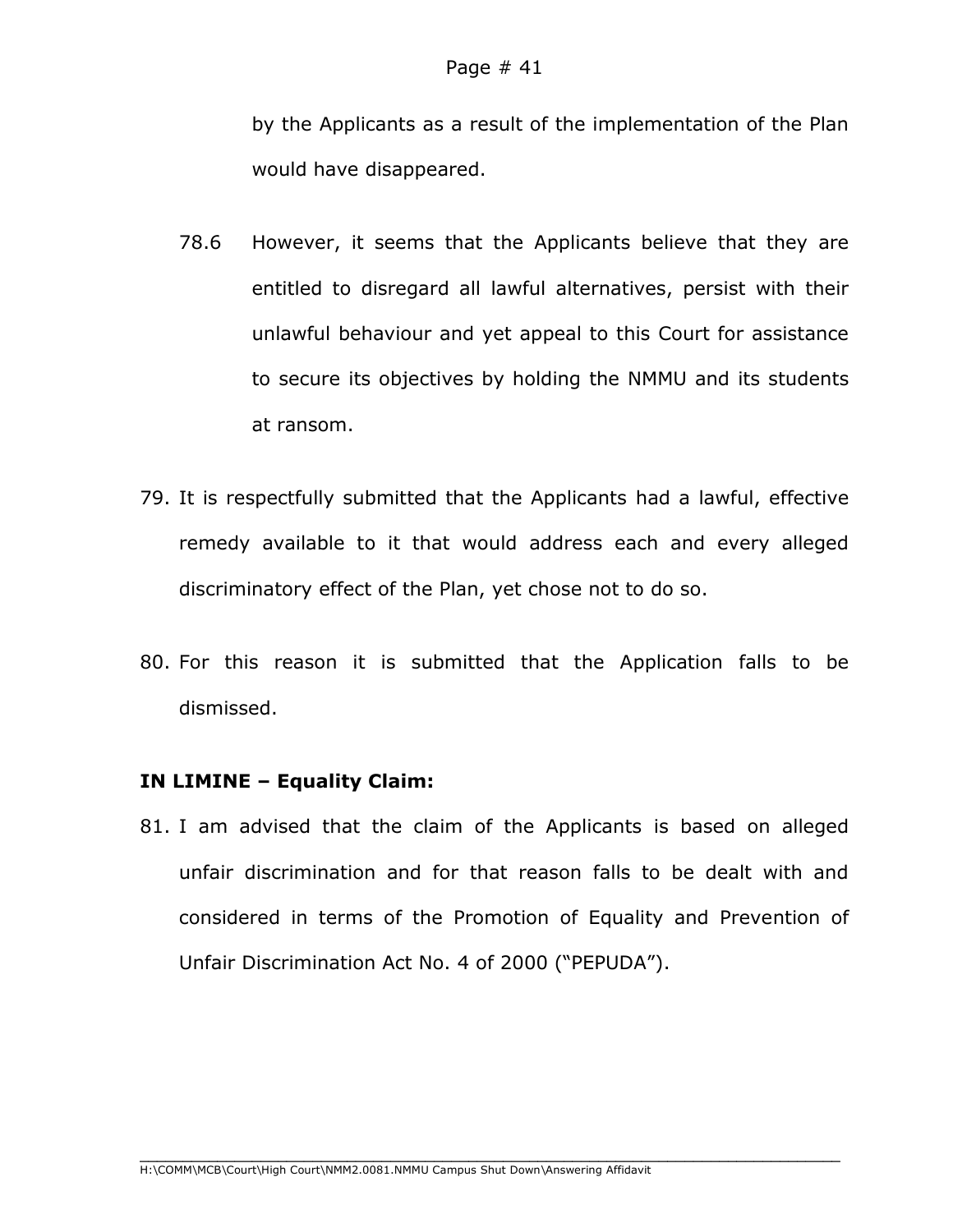- 82. I am further advised that, this being the case, the Applicants have to make out a case on the grounds provided for in PEPUDA, and must formulate the relief sought consistent with the provisions of PEPUDA.
- 83. It is respectfully submitted that the Applicants have failed to do so. Further argument in this regard will be addressed to this Court at the hearing of this matter.

#### **DETAILED RESPONSE**

- 84. I shall now proceed to deal with the detailed allegations made by the Applicants in the Founding Affidavit by Sudenie. I have already extensively dealt with the bulk of the allegations made by Sudenie and shall thus restrict my response to those aspects I regard as strictly relevant to my submissions.
- 85. Ad Paragraphs 1 and 2
	- 85.1 For the reasons outlined elsewhere in this Affidavit I deny that Sudenie is authorised or entitled to bring this Application in the name of the First Applicant;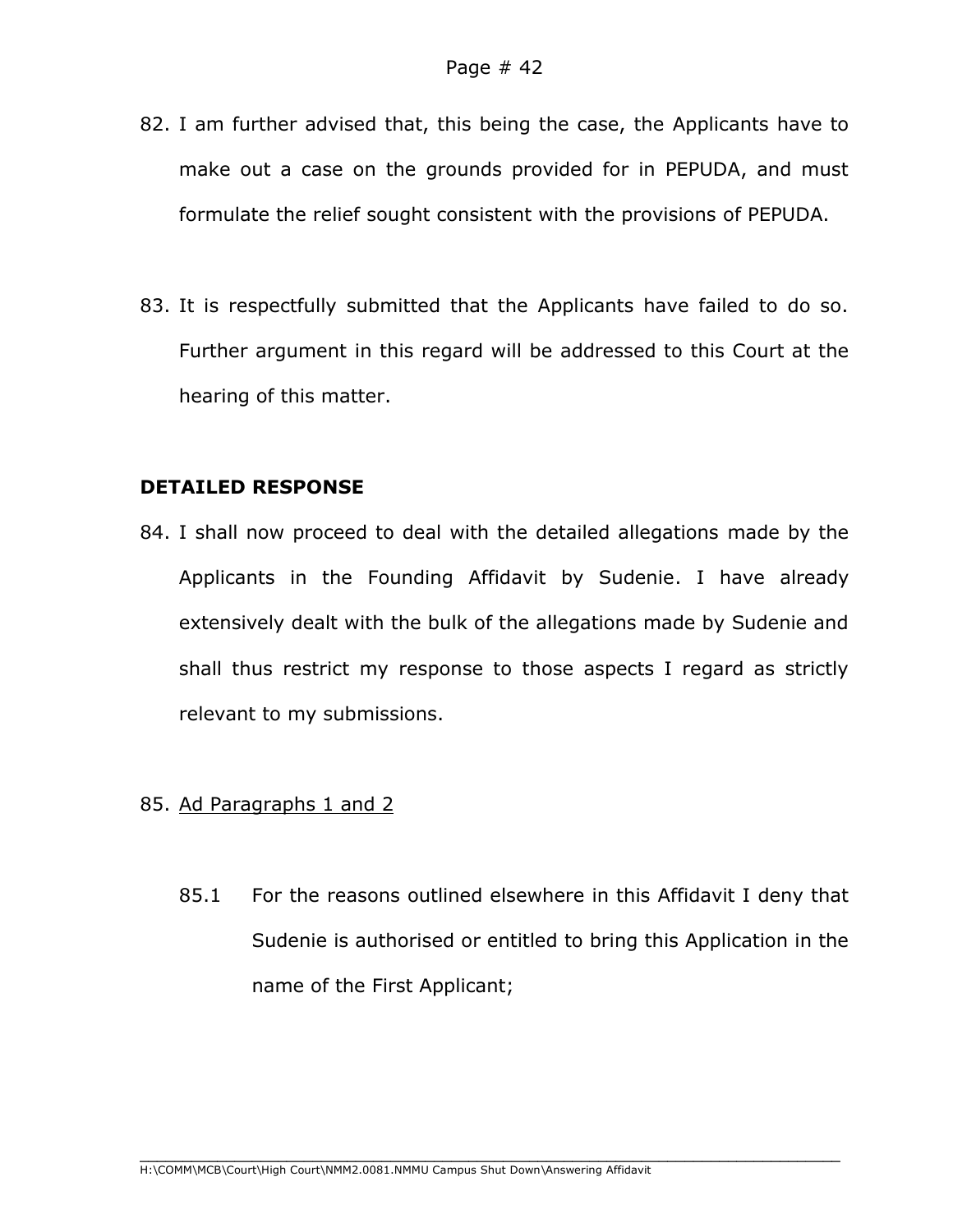85.2 In addition the NMMU bears no knowledge of the nature or status of the First or Second Applicants, is unable to plead thereto and puts the Applicant to the proof thereof.

## 86. Ad Paragraph 3

The NMMU notes the relief sought by the Applicants and denies that the Applicants are entitled to any relief.

## 87. Ad Paragraphs 4, 5, 6 and 7

- 87.1 The Applicants' contentions are premised on the claim that the Plan is primarily an electronic plan, requiring extensive use of either laptops or smart phones;
- 87.2 As outlined elsewhere in this Affidavit, this is not correct. The plan is a multi-layered, multi-dimensional and multi-disciplined approach which incorporates both electronic tuition as well as face to face tuition;
- 87.3 Numerous campuses remain open, lectures are continuing and facilities are available to students to address and overcome the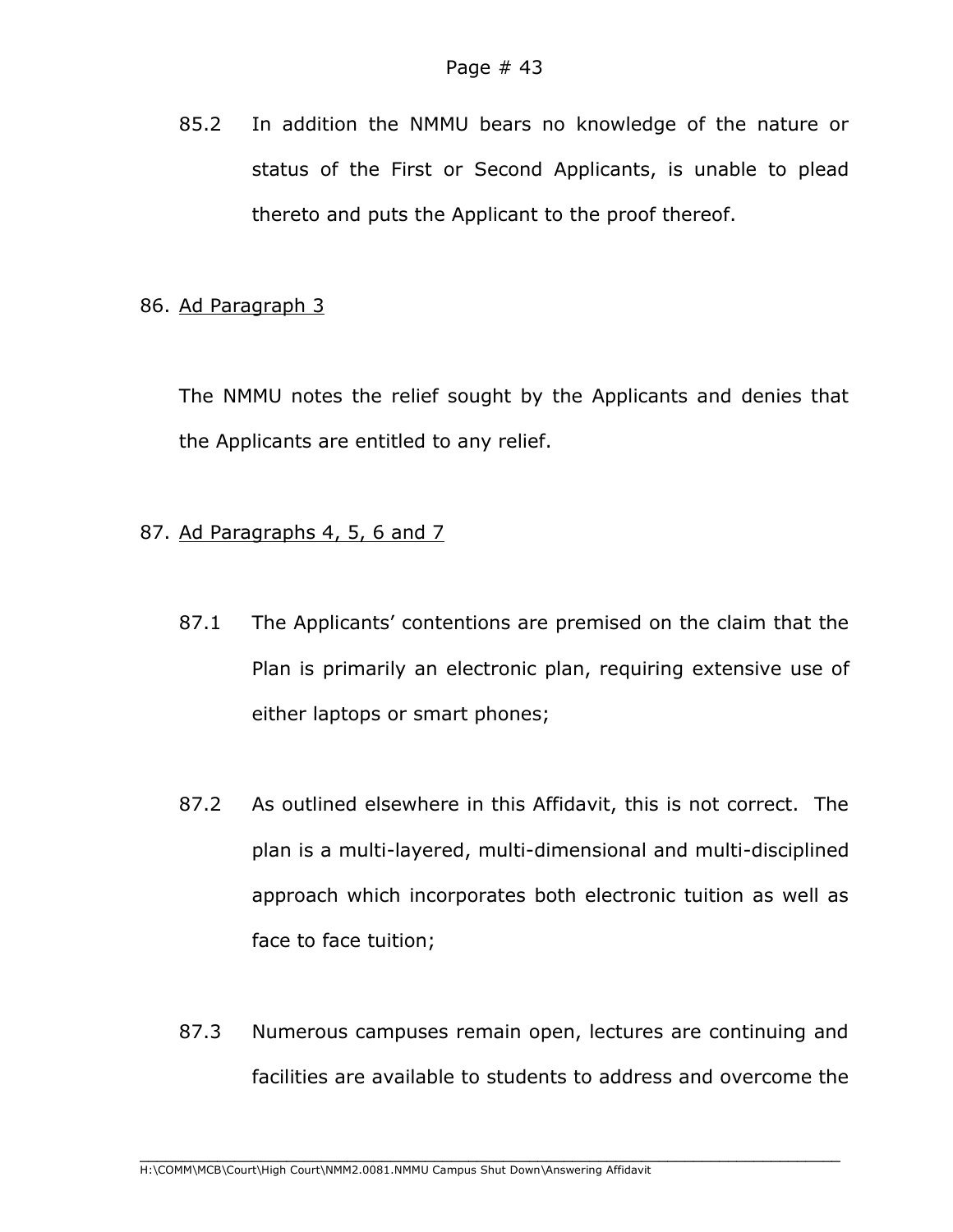obstacles in completing the 2016 academic year, created by the Applicants;

87.4 Even if the Applicants were to persist with their unlawful conduct, they have access to all the facilities, tools and tuition that will enable them to complete the academic year. The Applicants simply choose not to use these tools as a thinly veiled attempt to promote their attempts at closing the NMMU for the remainder of the 2016 academic year.

#### 88. Ad Paragraphs 8, 9, 10 and 11, 23 and 24

- 88.1 These paragraphs contain wide-sweeping generalised allegations without any substantiation or proof. The Plan addresses the concerns and needs of the students. The Plan has been implemented and is being enthusiastically embraced by the overwhelming majority of students;
- 88.2 It is difficult, if not impossible, for the NMMU to respond to the bald allegations that the Plan: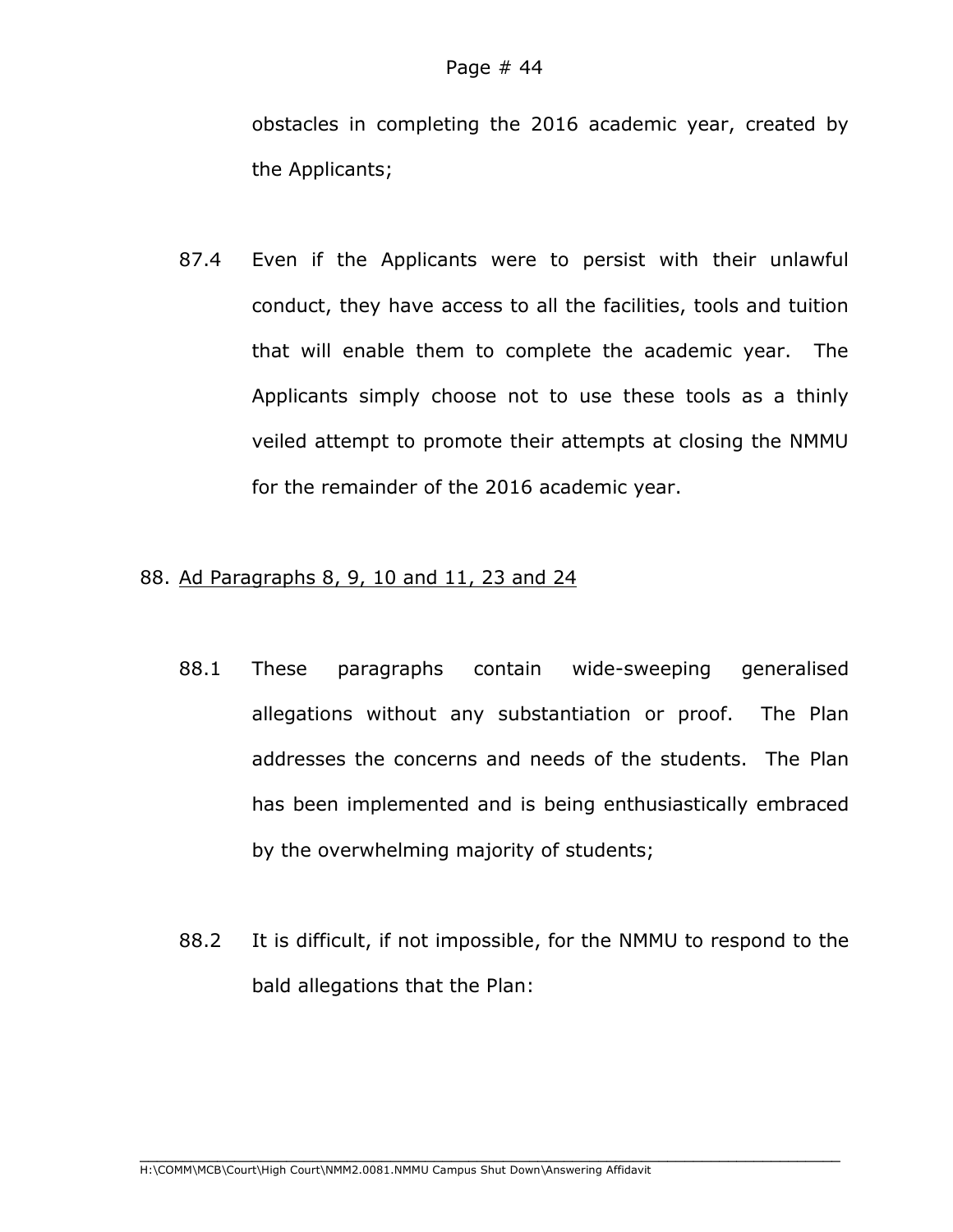- (a) does not guarantee student-readiness to sit for examinations; and
- (b) does not facilitate the necessary supervision of content that students need to study, in preparation of examinations;
- (c) is more appropriate to some fields than other; and
- (d) may lead to congestion or heavy use of websites.

These submissions are unsubstantiated, unsupported and simply self serving.

#### 89. Ad Paragraph 12

- 89.1 Again the Applicants make a bald unsubstantiated claim around the security situation on NMMU campuses.
- 89.2 It is denied that the safety risk as alluded to by the Applicants exists. The incident referred to by the Applicants was the direct result of the protest action participated in by the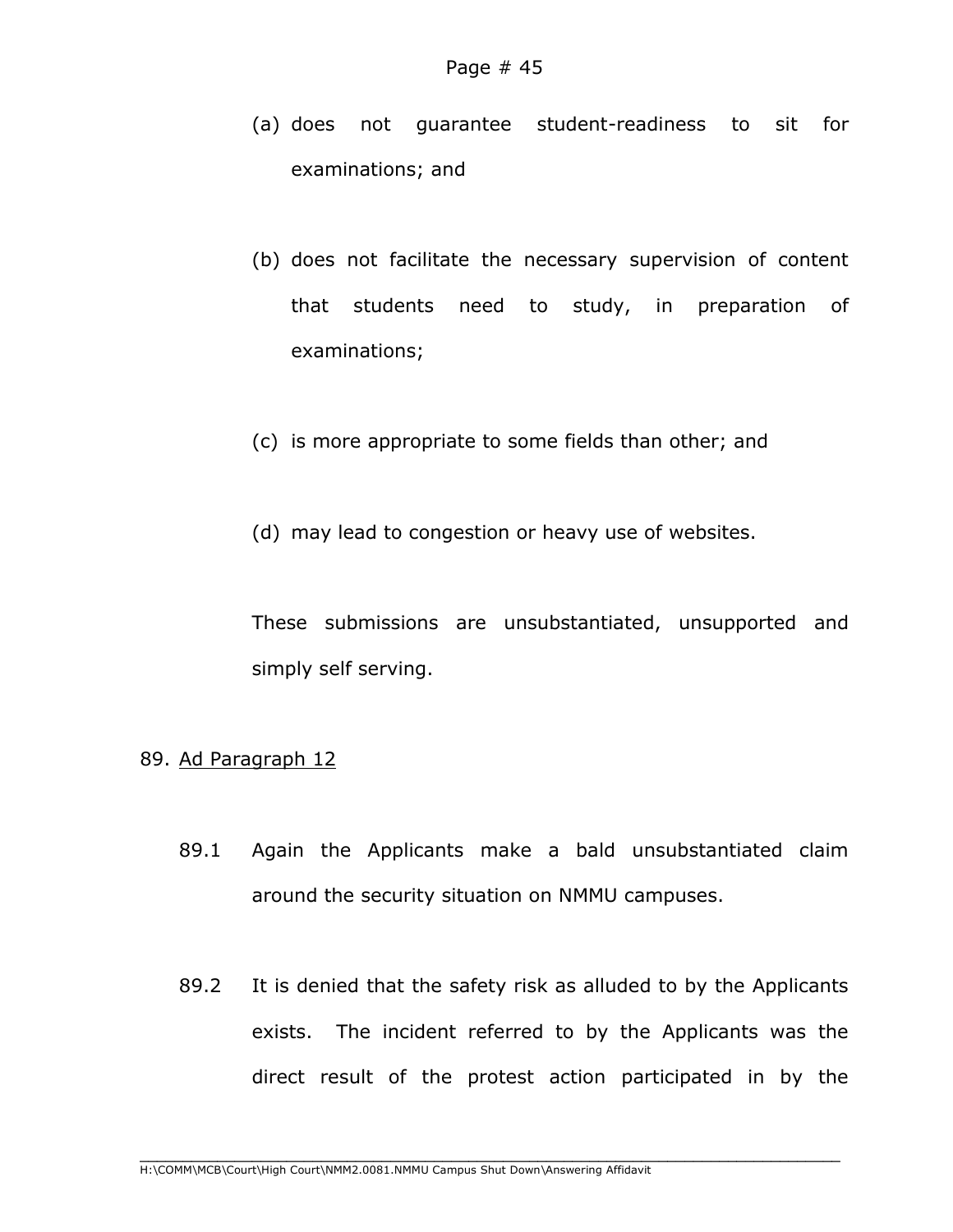Applicants and occurred off-site. There are no other reported incidents constituting a security risk on the NMMU campuses, other than the unlawful violent actions perpetrated by FMF and its supporters.

- 89.3 During the crisis and in order to guarantee the safety of students and staff, the NMMU engaged in the following activities:
	- (a) The developing of a security contingency plan;
	- (b) The recruitment and deployment of additional security personnel;
	- (c) The identification of critical services, and the development of a critical services protocol, so as to ensure that the NMMU continues to function uninterruptedly and to minimise losses and damage;
	- (d) An academic recovery contingency plan based on various start-up scenarios;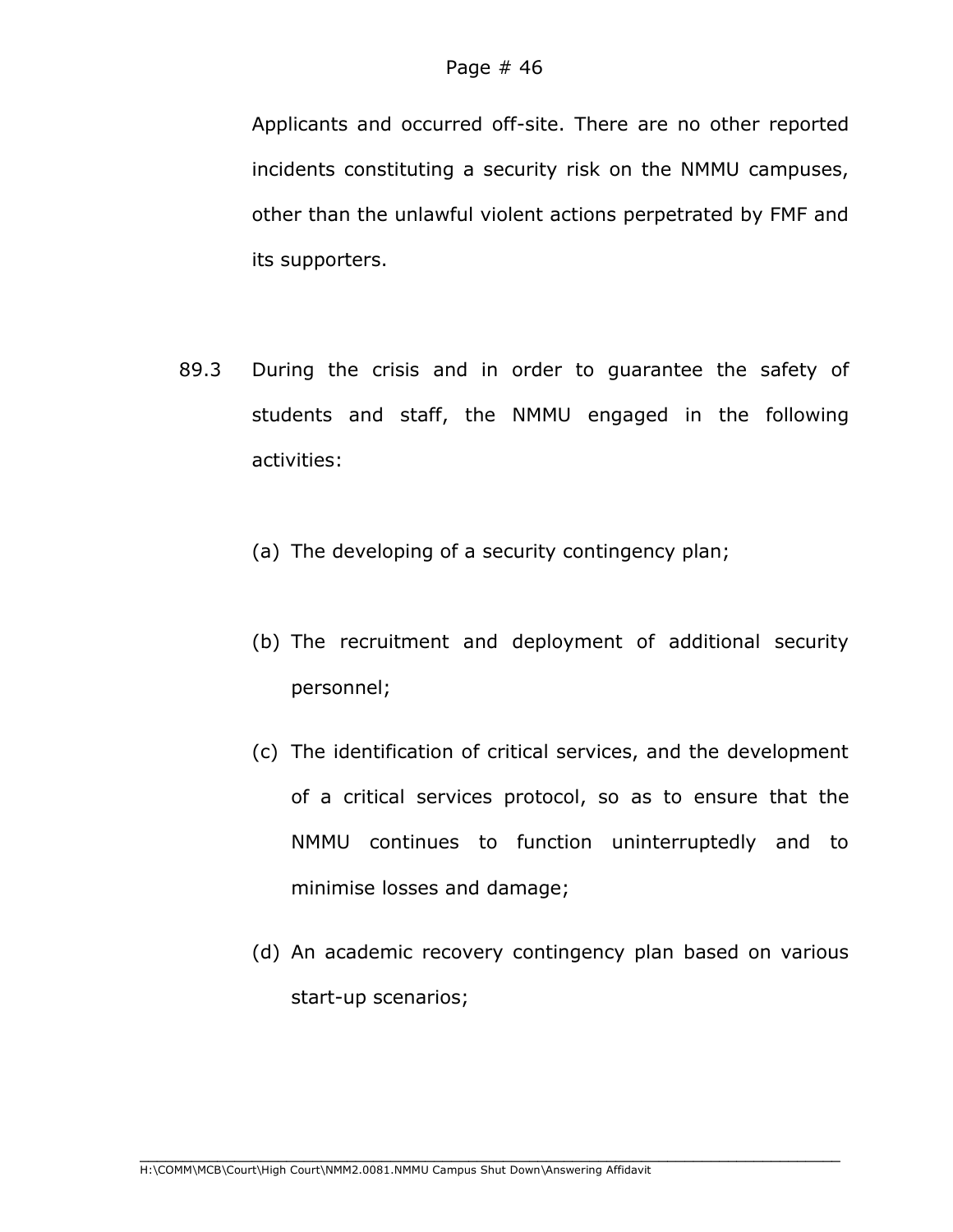- (e) The development and conclusion of a MOU with SAPS regarding security measures and policing protocols.
- 89.4 The documents related to these plans are available and will be shown to the Court at the hearing, if necessary. Given the sensitivity around these issues, I respectfully submit that it would not be in the interests of the University or its students and staff, for these documents to be disclosed publicly at this time. The NMMU will, subject to appropriate confidentiality safeguards, be willing to engage on these documents with the Applicant through its legal representatives.

#### 90. Ad Paragraphs 13 to 22

- 90.1 The NMMU admits the exchange of communications with the Applicants. The NMMU however denies any of the averments to the extent inconsistent with the submissions by the NMMU.
- 90.2 The NMMU specifically contends that:
	- (a) The Plan was legitimately introduced for the sole purpose of overcoming the unlawful protest action of the Applicants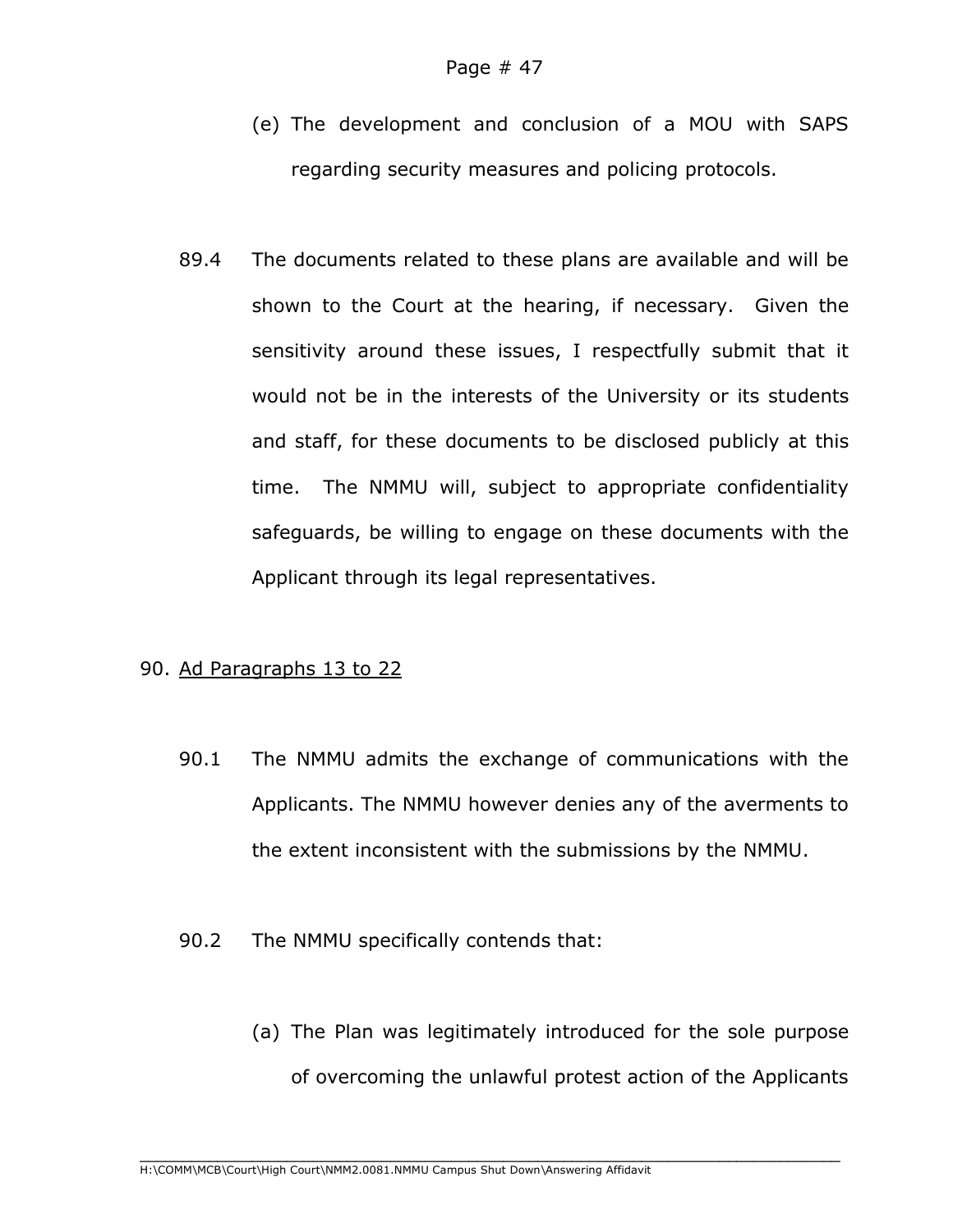and to complete the NMMU 2016 academic year in the interests of the vast majority of its students;

- (b) The Plan is capable of, and is indeed achieving this purpose. Within the next 14 days the Plan would have reached fruition and all that remains will be the completion of examinations.
- (c) Given the nature of the protest action, the numerous efforts made by the NMMU to overcome the concerns raised by the students, and the ongoing obstructive, violent and unlawful conduct by the Applicants and its members, the Plan was the least restrictive and disadvantageous measure available to the NMMU to secure its legitimate objectives;
- (d) The NMMU has taken all reasonable steps to address all disadvantages that arise from the Plan, its implementation and to accommodate the diversity of its students.

#### 91. Ad - Grounds for the Application